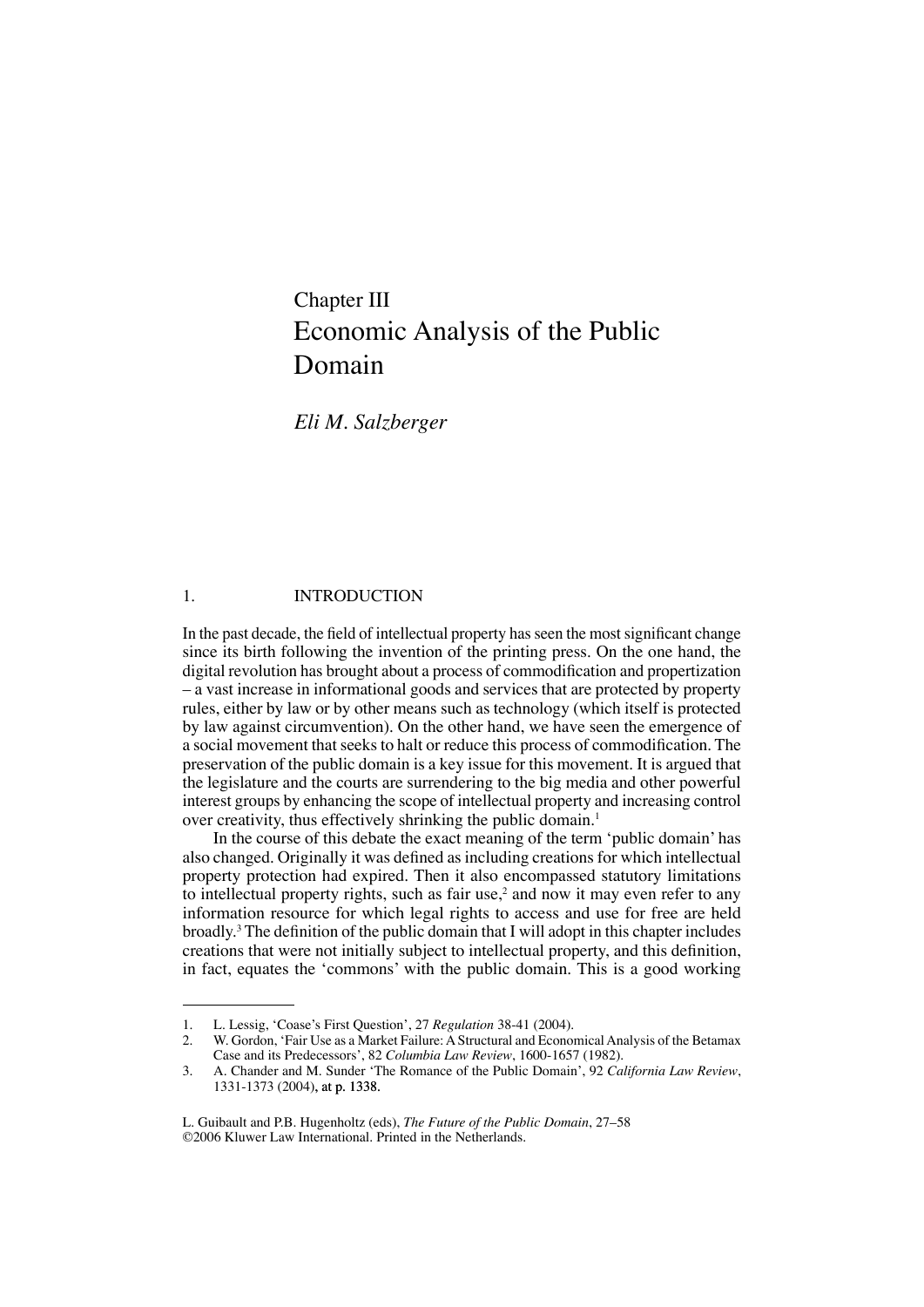definition from a law and economics perspective, knowing that one of the major rationales of law and economics for propertization is the 'tragedy of the commons', or, according to our working definition, the tragedy of the public domain. I will return to the definition of the public domain in section 6, where I will question the dichotomy between intellectual property and the public domain and propose a more complex view of property rights.

The debate between property supporters and the advocates of the public domain is portrayed by some scholars as a debate between the law and economics movement on the pro-propertization side, and progressive scholars on the pro public domain side. Thus, for example, Chander and Sundler write: 'Since Hardin, law and economics scholars have launched a crusade to expose the evil of the commons – the evil, that is of *not propertizing*. Progressive legal scholars have responded in kind, exposing the perils of *propertization*'.4 In this chapter, I will try to show that this labeling is inaccurate and that the law and economics analysis is more complex than what is usually presented. For this purpose, I will begin with a few words on my own perception of the law and economics approach, which is somehow different from, and much broader than, the traditional conception of this movement (section 2).

But already from my opening statement, it is clear that law and economics insights can be useful to both sides of this debate. On a positive level of analysis, the ongoing commodification of information can be perceived as an inevitable phenomenon, based on the traditional positive analysis of Harold Demsetz on which I will elaborate in section 3. Moreover, the accusations of the pro public domain camp against the course of legislative and judicial expansion of intellectual property is in itself an insight of law and economics, or, more precisely, of its sub-field of public choice theory, portraying this legal change as the result of pressure by powerful interest groups.

On a normative level of analysis, the opposition of intellectual property rights versus the public domain is confusing within the law and economics paradigm itself. First, economists generally favor free markets over government regulation, but in the context of intellectual property it is not clear whether creating intellectual property rights by law is a manifestation of the free market or a case of government intervention. On the one hand, the main tool to create intangible property is the law; hence intellectual property belongs in the interventionist camp. On the other hand, markets can operate only on the basis of (private) property; in other words, property is a basic pre-condition for the market to operate. Hence intellectual property is an integral part of a free market.

Second, the prime normative goal of law and economics is to maximize the welfare of society. Without intellectual property, incentives to create will be lacking and thus new drugs would not be developed, new ideas would not be published, cultural and scientific progress would cease or significantly slow down, decreasing the welfare of society. However, most new inventions are based on older ones, whether this is scientific innovation or cultural creation. Full propertization of every idea and

<sup>4.</sup> Id., at 1332-3.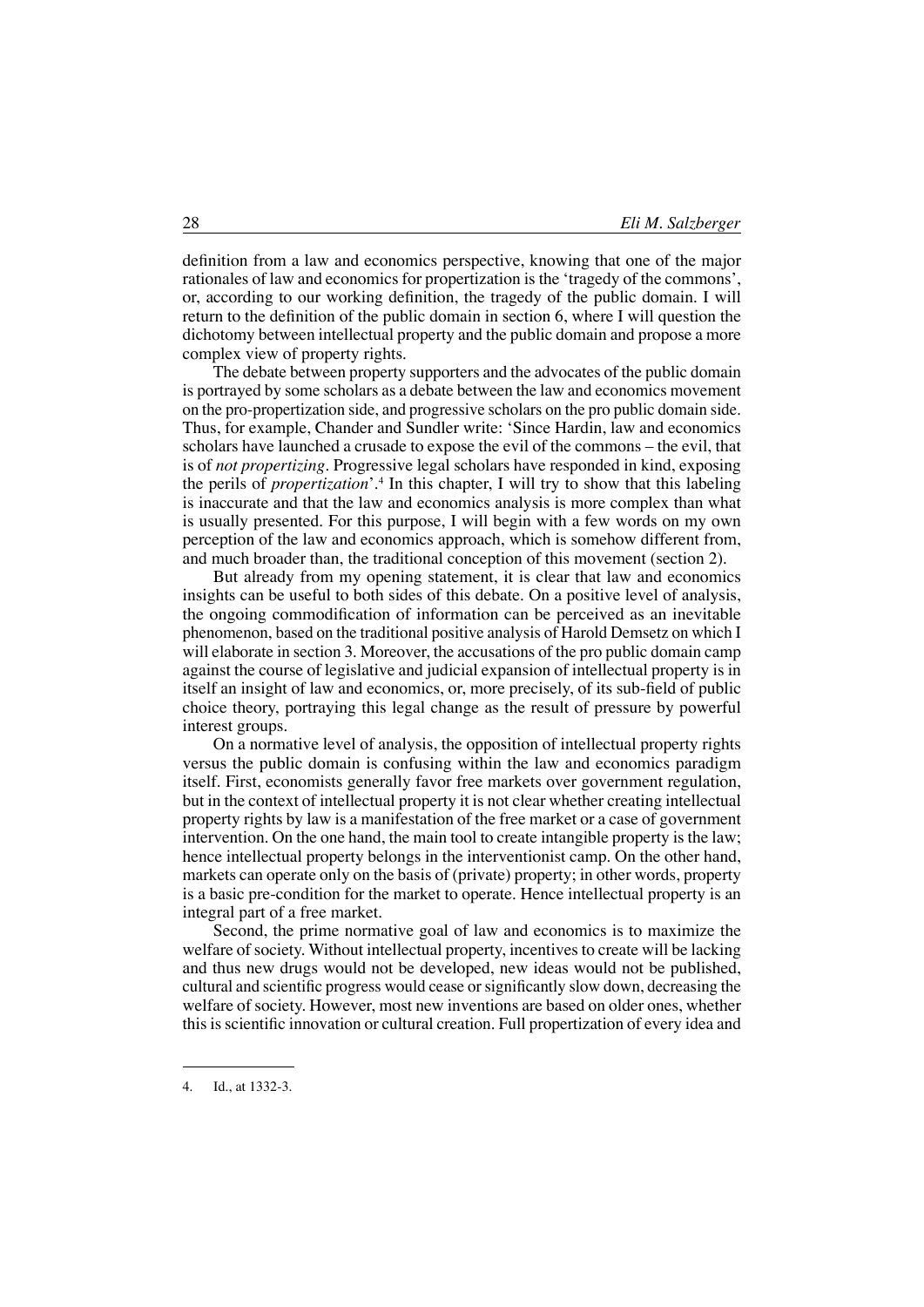expression would, therefore, slow down scientific and cultural progress. In order to enhance society's welfare, we do need a significant public domain. Granting intellectual property rights, therefore, works in both directions. It stimulates innovation and creation, thus increasing total welfare, while at the same time creating barriers to further innovation and creation, decreasing welfare growth. This requires a more sophisticated framework of analysis to achieve the right balance. This aspect will be discussed in section 4.

In section 5, I will elaborate on the economics of the digital realm, which ought to change the parameters underlying the traditional economic rationale of intellectual property and thus of the public domain. One of the most important features in this context relates to the state of technology and its pace of change, traditionally taken as an exogenous variable within the law and economics analysis. I will argue that the state of technology ought to be endogenized, transforming the equilibrium of traditional analysis and also affecting the analysis of traditional market failures such as high transaction costs, which may no longer play a crucial role in the choice of legal rules.

### 2. Law and Economics and Intellectual Property

The law and economics movement can be described as an application of economic theory to examine and evaluate the formation, structure, process and impact of law and legal institutions. The science of economics has come a long way since its definition in the mid 19th century by Marshall as 'a study of man's action in the ordinary business of life; it inquires how he gets his income and how he uses it'.<sup>5</sup> This definition focuses on economic markets, whereas economic science today also addresses non-economic markets and indeed human interactions that are not part of any market activity. Already in 1932,<sup>6</sup> Robbins defined economics as a 'science, which studies human behavior as a relationship between ends and scarce means which have alternative uses'. This definition of the science of economics as a science of choice implies that economics today can be perceived as a grand theory.<sup>7</sup> Taking into account game theory and social choice as sub-fields of economics maybe even Robbin's broad definition of economics is no longer broad enough today.

I believe that a more accurate description of the science of economics, and by derivation, of the law and economics movement is not through its objects of analysis or (right-wing) ideology, but through its methodology. The economics methodology is based on  $(1)$  simplifying a very complex reality,  $(2)$  applying a rigorous model

<sup>5.</sup> A. Marshall, *Principles of Economics*, London, Macmillan, 1922.

<sup>.</sup> L. Robbins, *An Essay on the Nature and Significance of Economic Science*, London, Macmillan, 1932, p. 16.

<sup>.</sup> Q. Skinner, *The Return of Grand Theory in the Human Sciences*, Cambridge, Canto, 1990. In this sense the contemporary scope of economics resembles its perception by its modern founder (Adam Smith) more than its perception by the 19th century economists (primarily Marshall) who developed some of its major methodological tools. Hence Skinner's book title.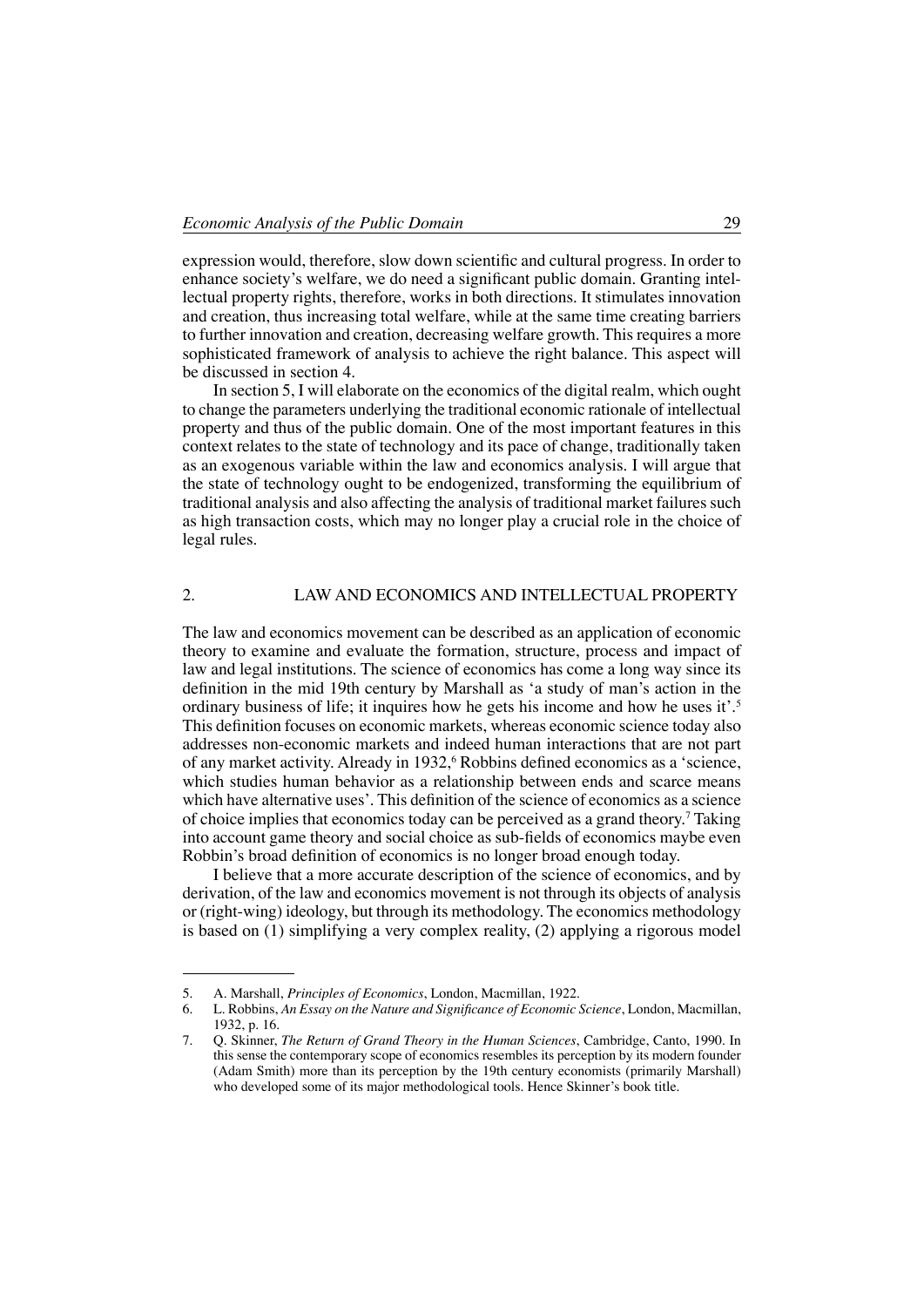to analyze this simplified reality, (3) deriving results from the model as to possible causal connections between its various variables and (4) deducing insights with regard to the real world based on the model's results.

One of the main advantages of this methodology is that it is evolutionary: one can construct a simple model based on far reaching simplifying assumptions, and develop this model gradually by relaxing or complicating some of these assumptions.8 In this sense the Chicago school, which uses the basic microeconomics market model and applies it to law can be perceived as a first generation, while neo-institutional analysis or behavioral law and economics can be seen as a second or third generation.<sup>9</sup> The other advantage is that such a methodology provides the academic community with a common language, and the debates regarding the subject matter of the analysis can focus on the model, on the conclusions from the model regarding the real world, and indeed on the simplifying assumptions.

In a similar way to the science of economics, the law and economics movement is popularly identified with efficiency or wealth maximization, as a great supporter of free markets and as an opponent to government or central intervention in market activities. This perception is somewhat partial or even distorted. Indeed, in the area of intellectual property the traditional law and economics analysis does not believe in 'natural' markets and advocates central intervention by granting intellectual property rights, on the basis of which market transactions can take place. In this specific field the definition of 'market'is crucial and, as I will try to show later, the public domain can be (and ought to be) perceived as a sort of a market. Hence the law and economics approach should not be viewed as a priori in favor of intellectual property rights and against the public domain. In addition, wealth maximization is not the only possible objective of the law and economics approach, and once other normative principles are taken into consideration in the foundation of this approach the popular view of the stances of Law and Economic can be disputed.

The law and economics movement is engaged in two different projects – the normative analysis and the positive analysis. The normative analysis tries to tell us what the desirable legal or constitutional arrangements are. To perform such an analysis one has to define a normative objective, the source of which is outside the scope of the science of economics. The leading normative goal of most economic analyses literature is indeed efficiency. However, there are several competing definitions of efficiency – maximization of utility, maximization of wealth, Pareto optimality – and competing views regarding the goal of efficiency as the primary

<sup>.</sup> However, this process of simplifying the reality through intended unrealistic assumptions is a source of specific ideology to implicitly enter economic analysis.

<sup>9.</sup> N. Mercura and S. Medema, *Economics and the Law: From Posner to Post-Modernism*, Princeton, Princeton University Press, 1997; N. Elkin-Koren and E. Salzberger, *Law, Economics and Cyberspace: The Effects of Cyberspace on the Economic Analysis of Law*, Cheltenham, UK, Edward Elgar Publishing, New Horizons in Law and Economic Series, 2004 Ch. 1.3. The main task of neo-institutional law and economics is to take on board the fact that behavior and actions are not only the result of individual decisions, but the result of collective decisions which are affected by the institutional structure and decision-making rules within institutions. The main task of behavioral law and economics is to relax the assumption of full rational behavior.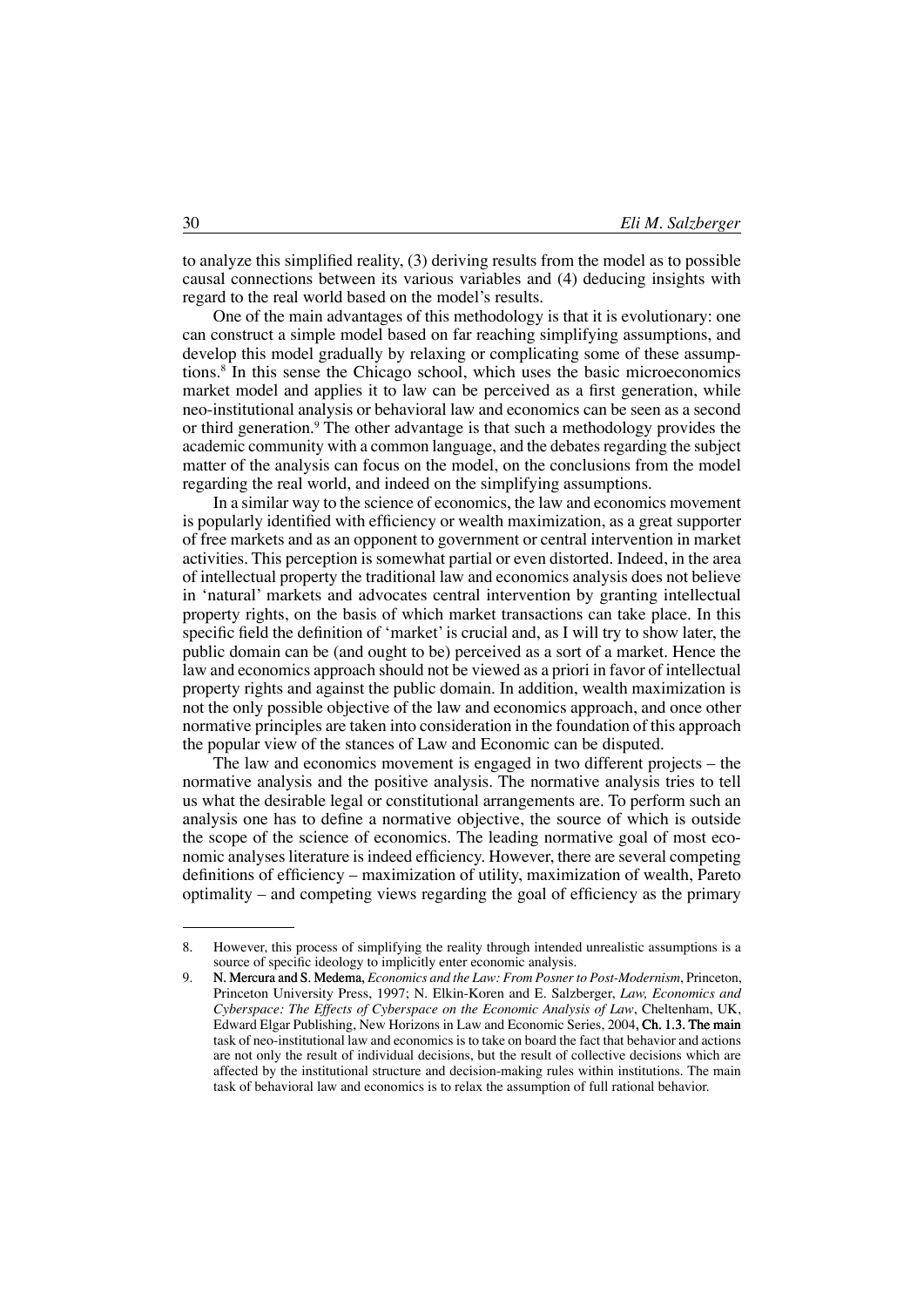normative principle<sup>10</sup> or as a second best to utility maximization as viewed by welfare economics. In addition, a major share of constitutional law and economics relates to another normative goal (which is also one specific notion of efficiency) emanating from different historical roots – the social contract theories of the state – consensus or Pareto optimality.

The two major normative paradigms to analyze intellectual property are the natural law paradigm (which is dominant in the Continental European legal world) and the positivist one (which is dominant in the Anglo-American legal tradition). The natural law paradigm is outside the reach of law and economics, as it is deontological rather than teleological; it judges whether a law, decision or action, is right or wrong on the basis of its intrinsic moral value without regard to its consequences. Thus, a Lockean type of natural law justification to property rights, including intellectual property rights, is outside the scope of law and economics, as is the Kant-Hegel self-fulfilling or self-flourishing justification for the protection of intellectual property. In contrast, a republican justification for intellectual property can be analyzed within the law and economic discourse, as, of course, the utilitarian theory of intellectual property.11 From a law and economics perspective, the difference between the classical utilitarian justification and the republican one lies with the assumptions regarding individual preferences. While the utilitarian approach views preferences as exogenous to the analysis, the republican approach posits that the legal arrangements themselves can affect the basic individual preferences in a way that will make them more cooperative or altruist and less distant and conflictual, allowing the extension of the frontiers of general utility.12

These very general and philosophical observations are important in the context of the public domain. This concept exists beyond the specific intellectual property context and is part of a republican vocabulary. The public domain, like the public sphere, is a place in which individuals meet each other, interact, exchange views and information, attempt to influence each other's opinions and preferences and indeed absorb inspiration and ideas for creation. Thus, under an analytical framework which assumes endogenous preferences, the development and preservation of such public spaces are beneficial from a point of view of welfare maximization, because once individuals change their preferences towards more altruist ones, the collective is able to reach utility or wealth frontiers that were not available with the sets of initial preferences. In the context of intellectual property, the public domain is not merely a place of free flow of information and opinions; it is also a place of production or even a means of production, and unlike the traditional production means of land, labor and, to lesser degree, capital, the public domain is not rivalrous or exclusive. In the course of this chapter we will examine how this multi-purpose public domain

<sup>10.</sup> R. Posner, 'Utilitarianism, Economics, and Legal Theory', 8 *Journal of Legal Studies* 103-104, (1979).

<sup>11.</sup> On these four normative sources of theories of intellectual property, *see*: C. Fisher, *Rebating Environmental Policy Revenues: Output-Based Allocations and Tradable Performance Standards*, Discussion Paper 01-22, Resources of the Future, Washington, 2001.

<sup>12.</sup> Elkin-Koren and Salzberger, *supra* note 9, Ch. 10.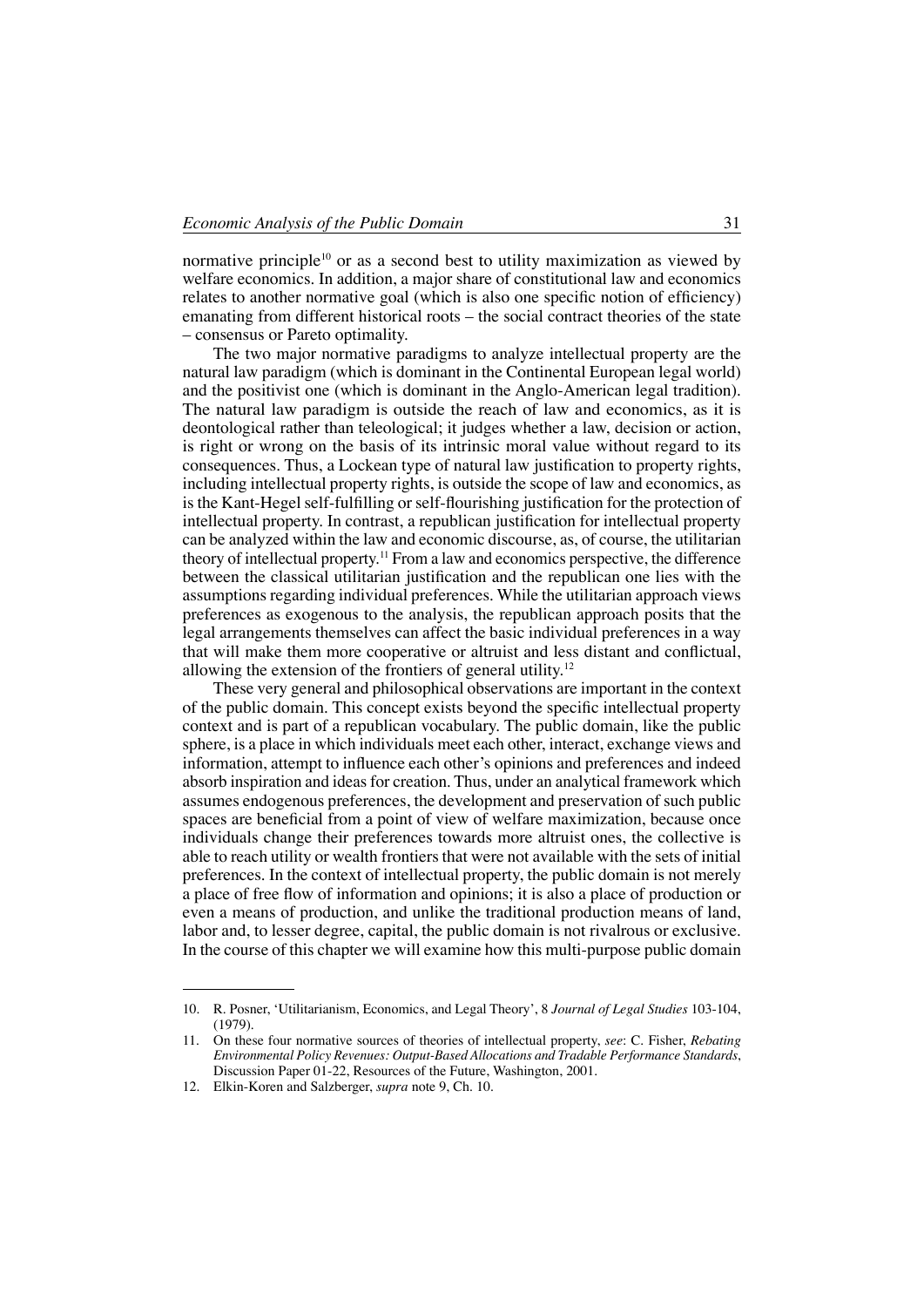affects the traditional analysis regarding both efficiency in production and efficiency in allocation.

Positive law and economics analysis tries to explain why things are as they are or to describe legal phenomena in economic language. It portrays causal connections between various variables in the legal and economic arenas. The growing contribution of institutional law and economics highlights the central role that the institutional structures play within positive analysis, and rightly so. The public domain in this context can be viewed as a unique institution, which like other institutions affects individuals' choices and social outcomes.

One of the weak points of the economic analysis of law approach is the inner equilibrium between normative and positive analyses. Since both positive and normative analyses are founded upon specific assumptions as to human behavior, it is very possible that the normative prescription of the desirable legal arrangement is different from the positive analysis of what legislatures and courts will actually do. What is the use of constructing a normative theory if the same underlining assumptions lead us to predict that the recommended solution does not stand a chance of being selected.<sup>13</sup>

The most important general premise of the economic theory is that open competition within a perfect market will lead to efficiency, which is the most desirable social outcome. The concept of efficiency in economic theory relates to both the production of goods and their allocation. Efficiency in production means that it is impossible to produce more goods using the available resources. Efficiency in allocation means that it is impossible to transfer goods among individuals in a way that makes one individual better off without improving the lot of others (Pareto efficiency), or that it is impossible to enhance the total welfare of society by further transfers of goods or services (Kaldor-Hicks or welfare maximization efficiency). Yet, the term efficiency can be defined in a broader way. It can encompass both Thomas Hobbes' analysis of the creation of the state as an efficient solution to the problems of the state of nature, andAdam Smith's analysis of the invisible hand as the balancing factor of human markets.Again, the complexity of the intellectual property concept of the public domain is that it encompasses both a place of production and a place of consumption, and it relates both to traditional economic activities and to traditionally non-market activities.

The premise that open competition within a perfect market will lead to efficiency contains a positive component (open competition will lead to efficiency) and a normative component (efficiency is the desirable social outcome). This general premise was advanced by the economic approach to law in several directions, the two most important being the economic theory of the state and the limits of free markets justifying central intervention. The economic theory of the state analyzes

<sup>13.</sup> The distinction between normative and positive analyses is not exclusive to the economic ap- The distinction between normative and positive analyses is not exclusive to the economic approach. Thus the core questions of jurisprudence or the philosophy of law are what law is, and what law ought to be and what are the inter-relations between these two questions. However, this distinction is crucial in law and economics, because of the common assumptions as to human behavior.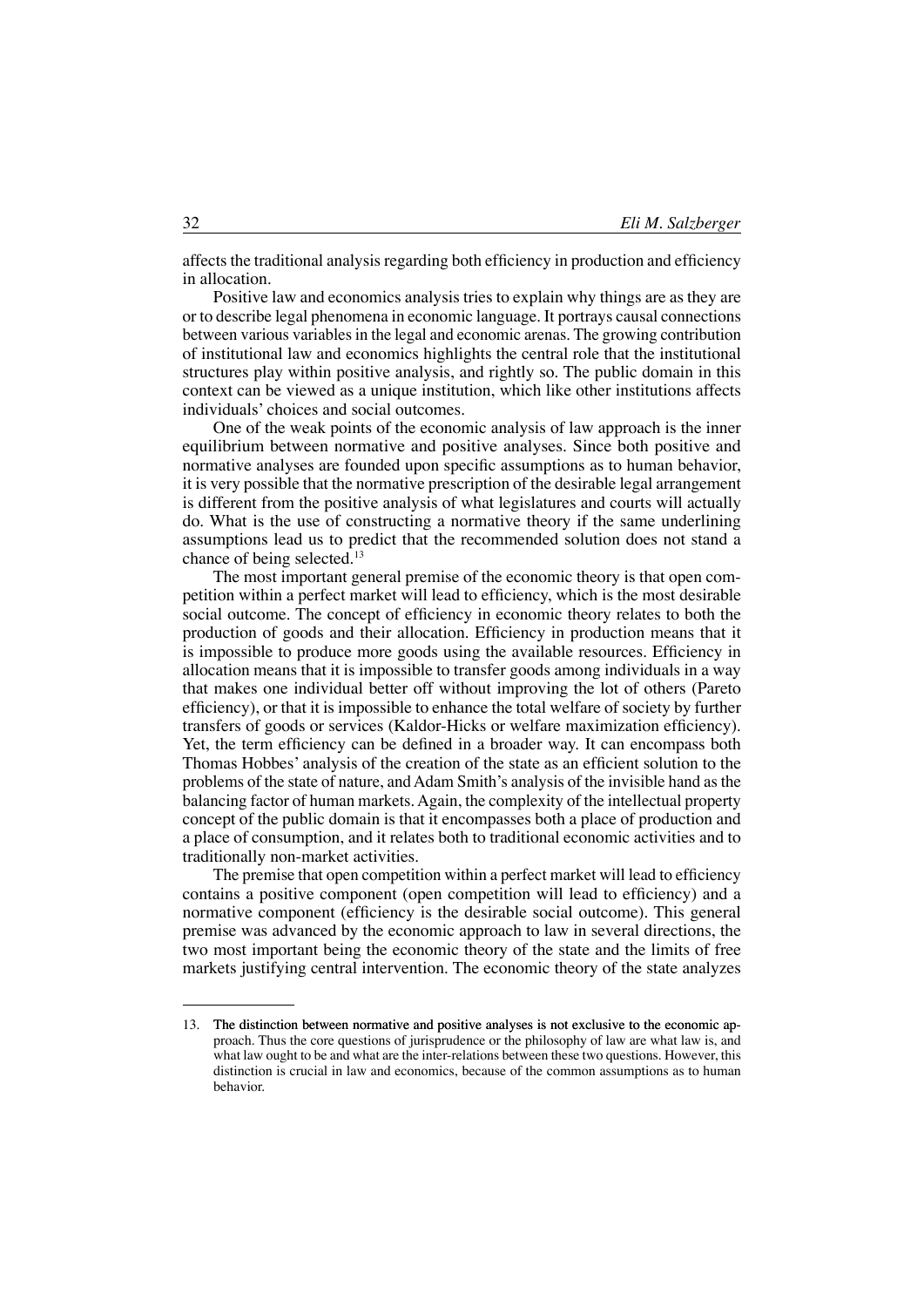the emergence of the state, its central government, and its institutional structure as derived from problems of collective action that are market failures of sorts. Studies of the limits of the free market seek to identify the circumstances in which central government or central governance is justified, or should take place in order to shift the market (imperfect) solution. Only in such circumstances should government intervene. Such circumstances are once again related to market failures. Four traditional market failures are commonly mentioned: monopolies or excessive market powers, lack or a-symmetry of information, public goods and externalities.

This traditional market analysis, however, assumes three important assumptions that precede the operation of a free market: a given community, a given state of technology, and a given allocation of property rights among the players in the market. The former presumption includes both a set composition of a community and a given set of preferences or utility functions of each of its members. The latter relates both to the objects of property, as well as to its original allocation, from which a free and competitive market will enhance the general welfare or the wealth of a specific community. In other words, a free and competitive market will maximize efficiency for a set community, comprising members with given preferences and resources under a set technological state. When we discuss the concept of a public domain we have to relax these presuppositions.

When focusing on the public domain, the problem of distinguishing between normative and positive analysis becomes apparent. Property rights are analyzed in the discourse of law and economics within two broad frameworks: the incentives paradigm and the tragedy of the commons paradigm. In the next two sections, I will try to present these two paradigms in the context of the normative-positive distinction and with some insights into these rationales when applied to intellectual property and the public domain.

#### 3. The Tragedy of the Commons Paradigm and the Positive Analysis of the Public Domain

The tragedy of the commons is the dominant paradigm in law and economics for the positive analysis of property in general, and land law in particular. However, it can easily be extended to explain intellectual property and its connection with the public domain; it can also be viewed as a normative analysis of property, of intellectual property and, by derivation, of the public domain.

Parallels are drawn between the English enclosure movement, the process of fencing off communal land and turning it into private property, which lasted from the 15th to the 19th century, and the recent trend of commodification of information and the expansion of intellectual property rights.14 From a law and economics perspective the first enclosure movement is treated mainly in the context of the tragedy of the

<sup>14.</sup> J. Boyle, 'The Second Enclosure Movement and the Construction of the Public Domain', 66 *Law and Contemporary Problems* 33-74 (2003).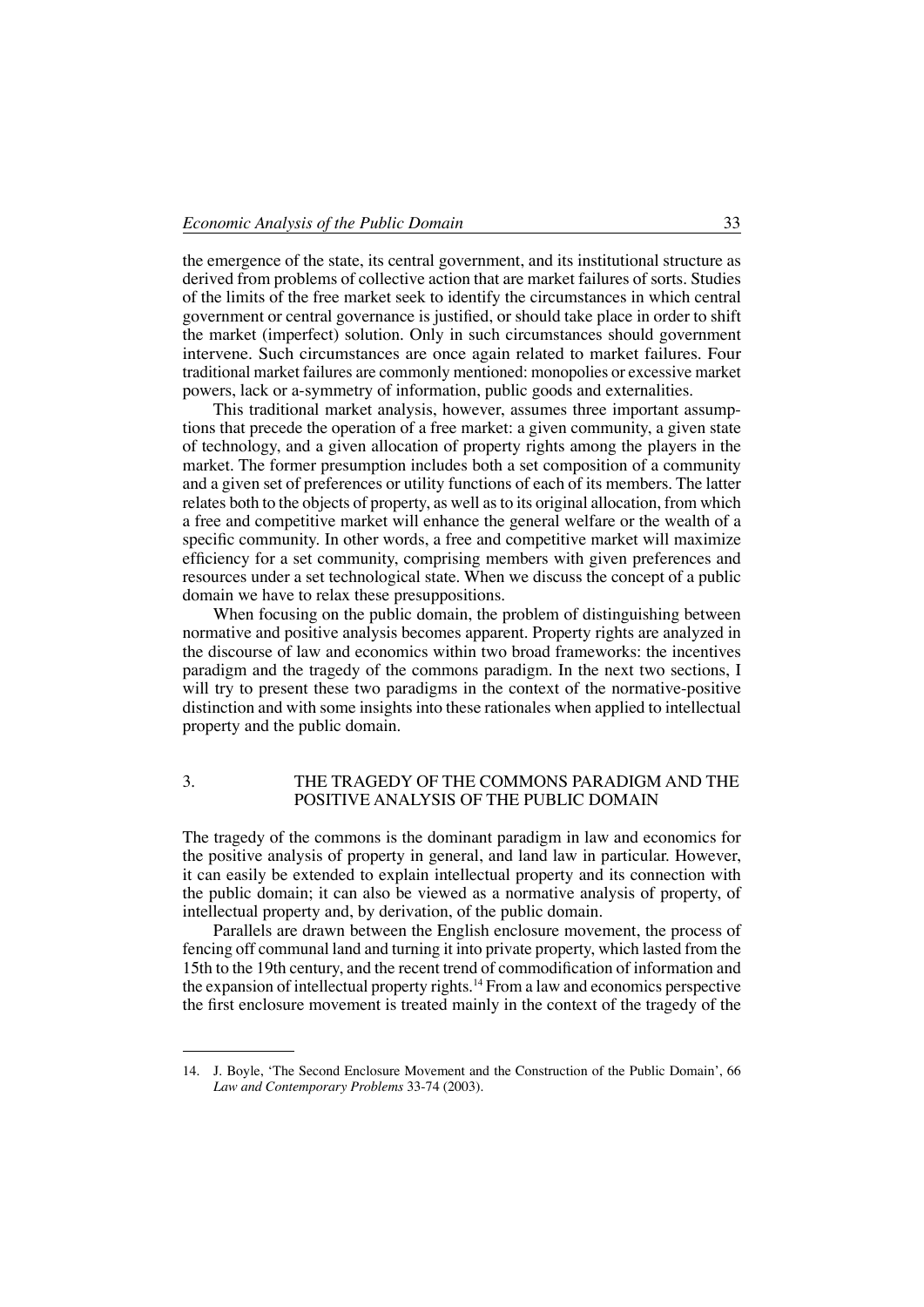commons paradigm, which is dominated by positive analysis. Although the term tragedy of the commons is attributed to Hardin,<sup>15</sup> it was in fact Harold Demsetz<sup>16</sup> who offered this theoretical framework to analyze the concept of property rights.

Demsetz holds that property rights emerge in response to the desires of economic actors to adjust to new benefit-cost possibilities. Thus, 'the emergence of new private or state-owned property rights will be in response to changes in technology and relative prices'.17 His analysis begins with an absence of property rights, thus rejecting the natural law concept of property rights. Land, and what is on it, is owned by no one, or rather by everyone. This can be an optimal and static equilibrium if every individual can use and produce from the land all he or she is seeking for. Population growth and density may change this equilibrium. So does an increase in demand that is beyond the consumption needs of the local population. Once such a situation occurs a clash between individuals over the land and what is on it will take place, which will bring about over-consumption and a 'tragedy of the commons', making all individuals worse off than before.

Demsetz compared the creation of property rights by the Native Americans in the Northeast and to the same in the Southwest. When hunting was carried on primarily for purposes of food and the relatively few furs that were required for the hunter's family, Demsetz wrote, 'Hunting could be practiced freely and was carried on without assessing its impact on other hunters … There did not exist anything resembling private ownership in land.'18 But the fur trade changed that. First, the value of the furs to the Indians increased considerably. Second, and as a result, the scale of hunting activity rose sharply. So the tribes developed territorial hunting and trapping rights to make sure that the resources were cared for prudently and to enhance long-term efficiency.

Why didn't the indigenous peoples of the American Southwest develop similar institutions? Demsetz cites two reasons. First, in their area there were no animals of commercial importance comparable to the fur-bearing animals of the North. Second, those animals that did populate the Southwest were primarily grazing species that tended to wander over large tracts of land, making it difficult to prevent them from moving from one parcel to another. 'Hence both the value and cost of establishing private hunting lands in the Southwest are such that we would expect little development along these lines. The externality was just not worth taking into account,' wrote Demsetz.<sup>19</sup>

It is important to emphasize that Demsetz provides us with a positive analysis of the development of property rights, which is also a dynamic analysis portraying the process of propertization (and de-propertization). This description does not involve a state or central government, which is called upon to intervene in market activities.

<sup>15.</sup> G. Hardin, 'The Tragedy of the Commons', 162 *Science* 1243-1248 (1968).

<sup>16.</sup> H. Demsetz, 'Towards a Theory of Property Rights', 57 *American Economic Review* 347-360 (1967).

<sup>17.</sup> Demsetz, *supra* note 16, at 349.<br>18. Ibid. p. 351.

Ibid, p. 351.

<sup>19.</sup> ibid, p. 352.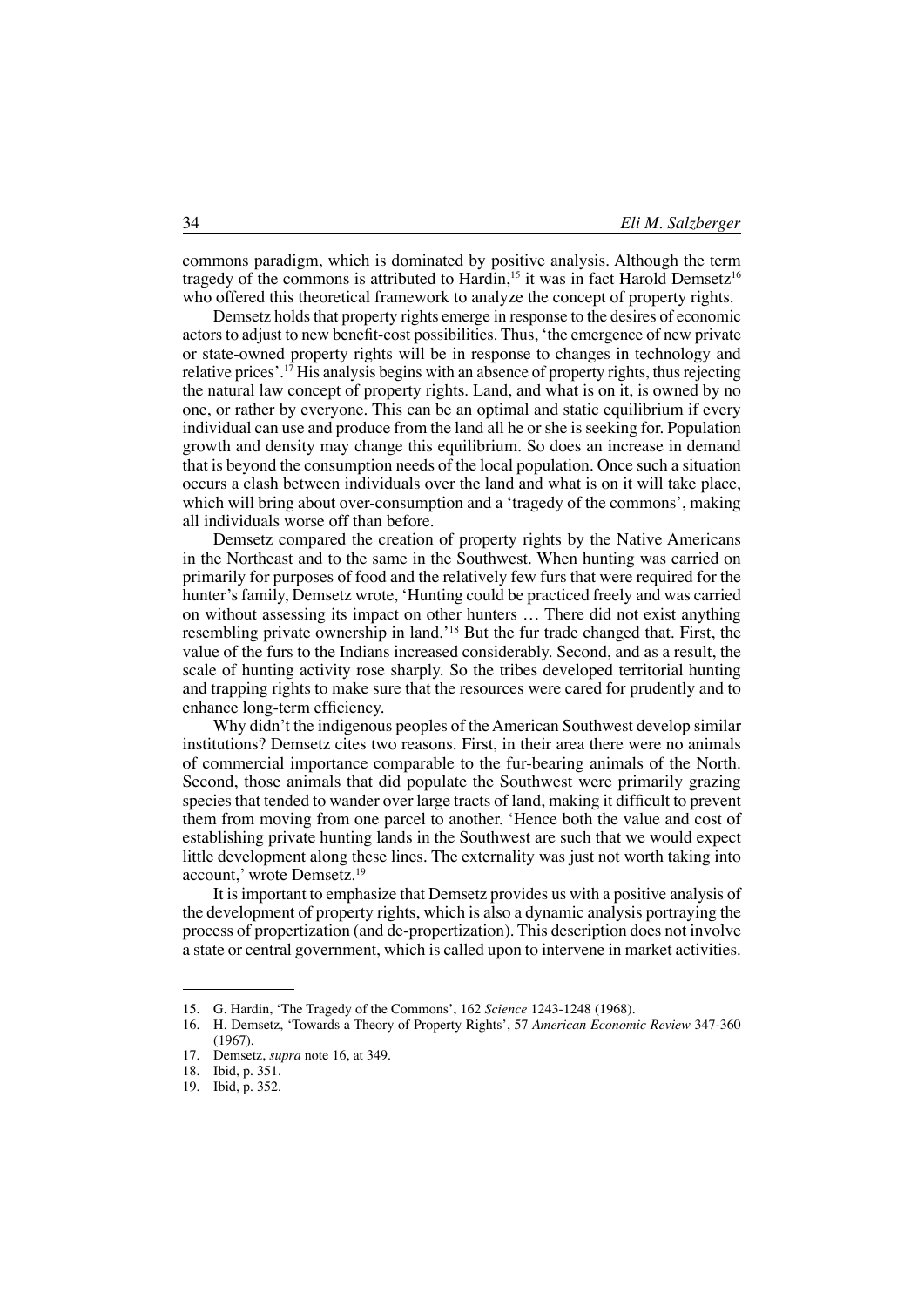Implicitly, the description of Demsetz is also his normative analysis. Demsetz endorses the creation of property rights because it fulfils the efficiency criterion, defined probably in terms of both welfare maximization and Pareto optimality. His theory is based on an equilibrium between normative and positive analysis.

The current changes in intellectual property laws – the process of commodification of information or the 'second enclosure movement'– is in line with Demsetz's theory, according to which the emergence of new private or state-owned property rights will be in response to changes in technology. However, three major differences must be pointed out and looked upon more carefully when we apply Demsetz's theory to the contemporary analysis of the expansion of intellectual property and its effects on the public domain. First, in contrast to land, information is non-rivalrous; its use or consumption does not prevent others from parallel consumption. Nonetheless, unlike land, information has to be produced in order to be consumed, and free usage by everyone can affect the incentives to produce it in the first place. In addition, it can be argued that free consumption of informational goods would reduce the value of this information for each user. In other words, the tragedy of the commons in informational goods is different from the tragedy of the commons in land, and we will have to examine whether these differences are such that the dynamic of propertization of information is substantially different from Demsetz's description.

Second, Demsetz's analysis assumes technology to be an exogenous variable in the process of the emergence of property rights. He indeed relates to the effects of technological change on the creation of property rights, but not to the effects of property rights on the course and pace of technological development. Since technological changes today are much more rapid and dynamic it is problematic to ignore them as an essential variable in the analysis of property. I will elaborate on this point in section 5. Third, Demsetz portrays the emergence of property rights as the result of market activities without the intervention of the state or central government. This fact enables him to ignore the public choice side of the story. Collective action problems, interest groups and rent seeking are absent from the analysis. This is not the case with the 'second enclosure movement' and we will have to take on board this difference seriously when applied to the current debate regarding the public domain.

The analysis of Demsetz can be extended to de-propertization as well.According to his rationale, if governments (or courts or other collective decision-making bodies) intervene in the market of property rights, as in the contemporary situation, market activities can bring about de-propertization. The phenomena of open source, creative commons and other forms of enhancing the public domain can be seen as market responses to the inefficient expansion of property rights by central agencies.<sup>20</sup> The same positive and dynamic analysis offered by Demsetz for describing the creation of property rights can serve to analyze the expansion of the public domain in the

<sup>20.</sup> It is noteworthy that such de-propertization movements avail themselves of the existing legal instruments of contract and property law to perform the shift towards de-propertization. *See* N. Elkin-Koren, 'Exploring Creative Commons: A Skeptical View of a Worthy Pursuit', *see* p. 325 in this volume.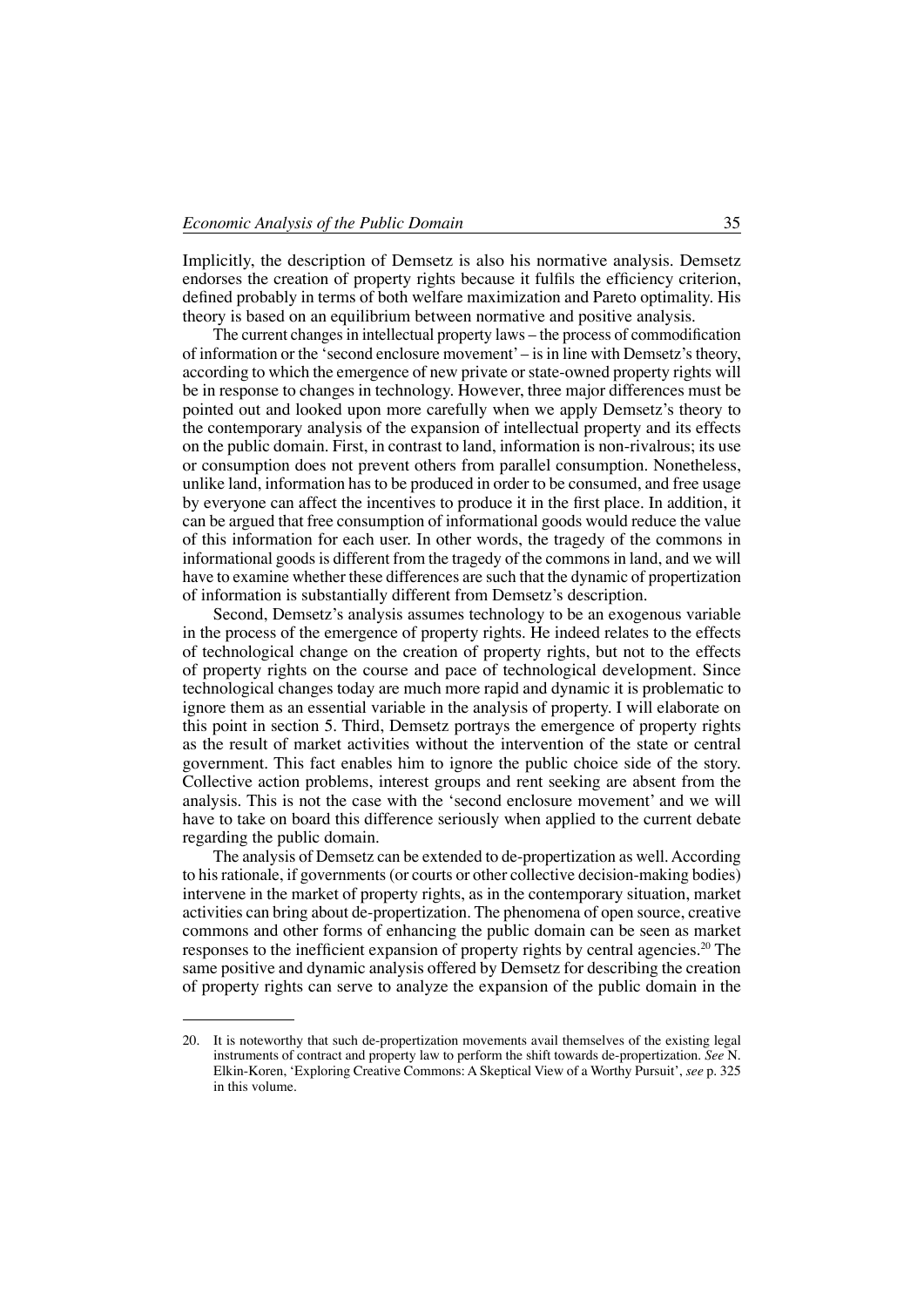shadow of a strong, or overly strong, property rights regime. Demsetz himself hinted at this direction by asserting that '[t]he greater are diseconomies of scale to land ownership the more will contractual arrangement be used by the interacting neighbors to settle these differences. Negotiating and policing costs will be compared to costs that depend on the scale of ownership, and parcels of land will tend to be owned in sizes which minimize the sum of these costs'.<sup>21</sup>

Demsetz' theoretical framework does not only allow for a dynamic of de-propertization, but it also mentions the variables that can predict such a process, some of which may fit the description of the new mode of production of informational goods.22 Demsetz referred to the analysis of corporations as an alternative structure of property rights, stating that '[t]he interplay of scale economies, negotiating cost, externalities, and the modification of property rights can be seen in the most notable 'exception'to the assertion that ownership tends to be an individual affair: the publicly-held corporation. I assume that significant economies of scale in the operation of large corporations is a fact and, also, that large requirements for equity capital can be satisfied more cheaply by acquiring the capital from many purchasers of equity shares. While economies of scale in operating these enterprises exist, economies of scale in the provision of capital do not. Hence, it becomes desirable for many 'owners' to form a joint-stock company'.<sup>23</sup>

Benkler emphasizes the peer production mode as an alternative to production within a firm. However, if we focus on the property rights aspects of the new production mode, the analogy between corporations and the market-driven enlargement of the public domain can be of great interest. Demsetz'statement regarding the nature of corporations can actually, with small modifications, describe the property rights aspect of the peer production process emerging today.24 The decrease of transaction costs and contract formation costs is leading to greater production outside firms and back into the markets. However, the atomization of joint work efforts enabled by the new technologies creates a new type of market activity not seen before the Internet revolution.

To summarize, the tragedy of the commons paradigm offers us a fruitful positive law and economic model of the current state of the public domain: both its initial shrinkage as the result of intellectual property expansion, and more importantly its subsequent expansion in the shadow of intellectual property, due to inefficient legal intervention and rapid changes of technology. Since the tragedy of the commons is also an implicit normative analysis we can conclude that law and economics is not merely biased in favor of propertization, but that it also endorses a viable public domain.

<sup>21.</sup> Demsetz, *supra* note 16, at 357.

<sup>22.</sup> Y. Benkler, 'Coase's Penguin, or, Linux and the Nature of the Firm', 112(3) *Yale Law Journal* 369-447 (2002).

<sup>23.</sup> Demstez, *supra* note 16, p. 357.

<sup>24.</sup> Elkin-Koren and Salzberger, *supra* note 9, pp. 62, 130-136.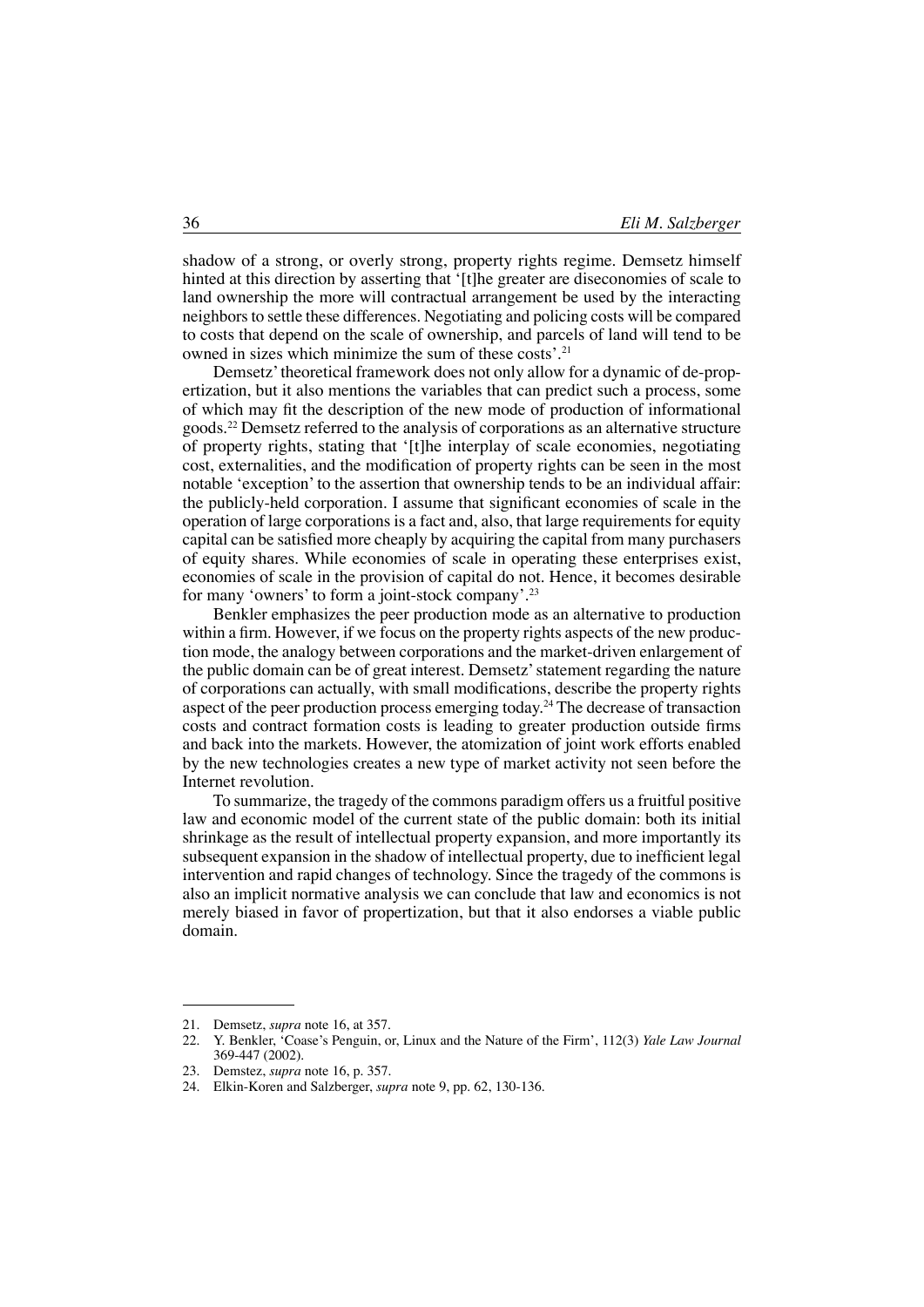# 4. The Incentives Paradigm and the Normative Analysis of the Public Domain

The incentive paradigm is the main contemporary law and economics framework for the normative analysis of intellectual property. I will first elaborate on its essence, its differences with the tragedy of the commons paradigm and the implications of these differences for the public domain. Subsequently, I will discuss the alternatives to intellectual property rights within this framework, as well as their effects on the public domain.

### 4.1. The Incentive Paradigm versus the Tragedy of the **COMMONS**

Like the tragedy of the commons framework, the incentive paradigm in the domain of intellectual property is an extension of the original analysis of property rights in physical objects.<sup>25</sup>As a pure normative analysis, the starting point is a normative goal, which, as explained above, is external to law and economics. This goal is efficiency defined in terms of wealth maximization.<sup>26</sup> I have noted before that efficiency is not the only possible normative principle for the economic analysis of law and that there are several competing definitions of efficiency, but once one acknowledges that government intervention is needed to facilitate a desirable structure of intellectual property it is obvious why efficiency in our context is translated into maximization of wealth, rather than Pareto optimality or maximization of utility. In any case, internal debates within law and economics as to the preferred normative goal of intellectual property arrangements are scarce.

The incentives paradigm focuses on the legal instruments needed to maximize society's wealth. It recognizes that while in a world without intellectual property rights there will be no incentives to create (or limited incentives to do so) and property rights should therefore be established, propertization also hinders the creative process, as new creations in most cases rely on previous ones. In this sense, one cannot describe the law and economics model as a priori pro propertization and anti public domain. The question is rather what is the optimal extent of intellectual property and the public domain, or the right mixture of the two that will maximize society's wealth. However, this question leaves out two important factors that are not addressed by the core model: the definition of the society (state, territory) for which we are seeking to maximize wealth and the definition of a time frame for such maximization.

The two factors are less crucial (but not absent) in the analysis of traditional property (tangibles and land), as physical property is connected to a specific territory.

<sup>25.</sup> W. Landes and R. Posner, *The Political Economy of Intellectual property Law*, AEI Brookings Joint Center for Regulatory Studies, Washington D.C, 2004, p. 11.

<sup>26.</sup> Id., Ch. 1.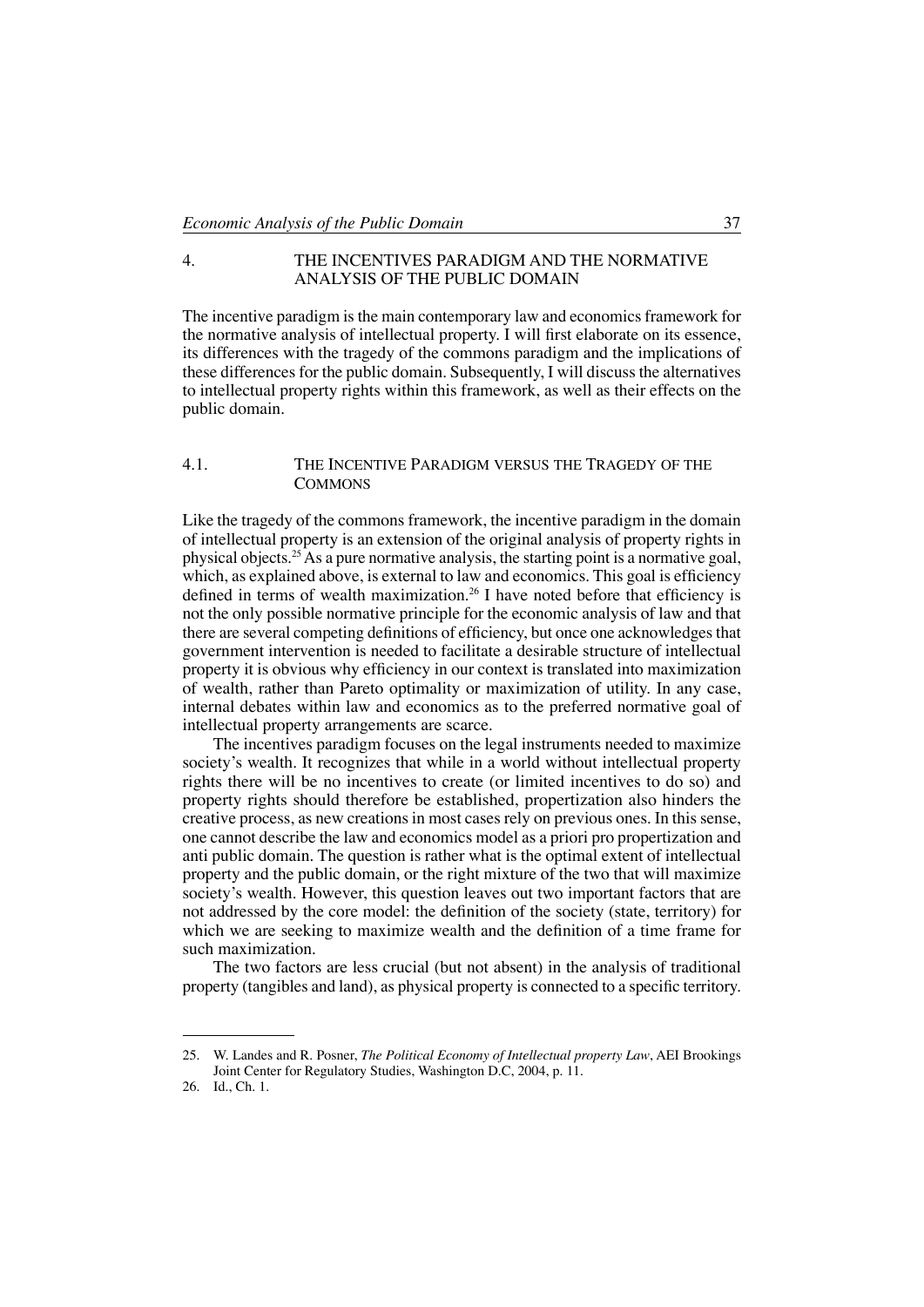Save exceptional externalities, it usually already exists and has a relatively long-term value. Intellectual property has no geographical barriers (or minor geographical barriers of language) and its term of value can vary significantly from news items of only momentary value to large scientific breakthroughs or major ideas with almost eternal effect. In addition, intellectual property is mostly hypothetical or pre-creation and thus the impact of current intellectual property and the public domain regulation is crucial for future creation of potential property. For intellectual property, therefore, the two questions – whose wealth we are seeking to maximize and what is the time frame for such maximization – become highly important.

Indeed, the debate between third world countries and the industrialized world regarding patents on medications exemplifies the crucial factors of territory and time span. If the unit for which we seek to maximize wealth is the traditional national state, American intellectual property laws should not take into account their impact on people suffering from illnesses inAfrica, save some minor potential wealth effects of the decreasing population in Africa on American's wealth (such as a decrease in exports to Africa). If the unit for which we maximize wealth is global, the picture becomes entirely different. In other words, a crucial factor in setting the desirable extent of intellectual property laws for a specific jurisdiction is the balance of trade of this jurisdiction in creations. A state that exports more products of the mind than it imports, will opt for a broad extent of intellectual property, whereas a state that is mainly an importer will find it more efficient for its citizens to set a low degree of intellectual property protection.

Similarly, if the time unit for wealth maximization is momentary or short, then most intellectual property ought to be in the public domain – the price of medications should be their marginal production cost, because the potential effect on future creation is not taken on board. If the time unit for such maximization is long, then the incentives to create should be taken into consideration. But how long should this time unit be, and how can we possibly predict the impact of today's regulation on future creation, especially in environment in which technological progress (which itself depends on the current intellectual property regulation) is so rapid? The growing pace of technological change decreases even the relevancy of the few empirical studies on the impact of intellectual property laws on cultural and scientific progress. In short, setting the time frame for wealth maximization is problematic from both conceptual or theoretical point of view and an empirical one.

The incentives paradigm has several common features with the tragedy of the commons paradigm, but also several important differences. The main similarity between the two concerns the major rationale for propertization (and de-propertization). Like the argument from the tragedy of the commons discourse – that without property rights we will witness, on the one hand, overuse of the common resources, and, on the other hand, lack of incentives for private investment to optimize the production capabilities from the resource and its potential value – the incentive discourse argues that without intellectual property rights there will be no sufficient incentive to invent and create. Demsetz himself connected the two when he wrote in the last part of his path-breaking article: 'Consider the problems of copyright and patents. If a new idea is freely appropriable by all, if there exist communal rights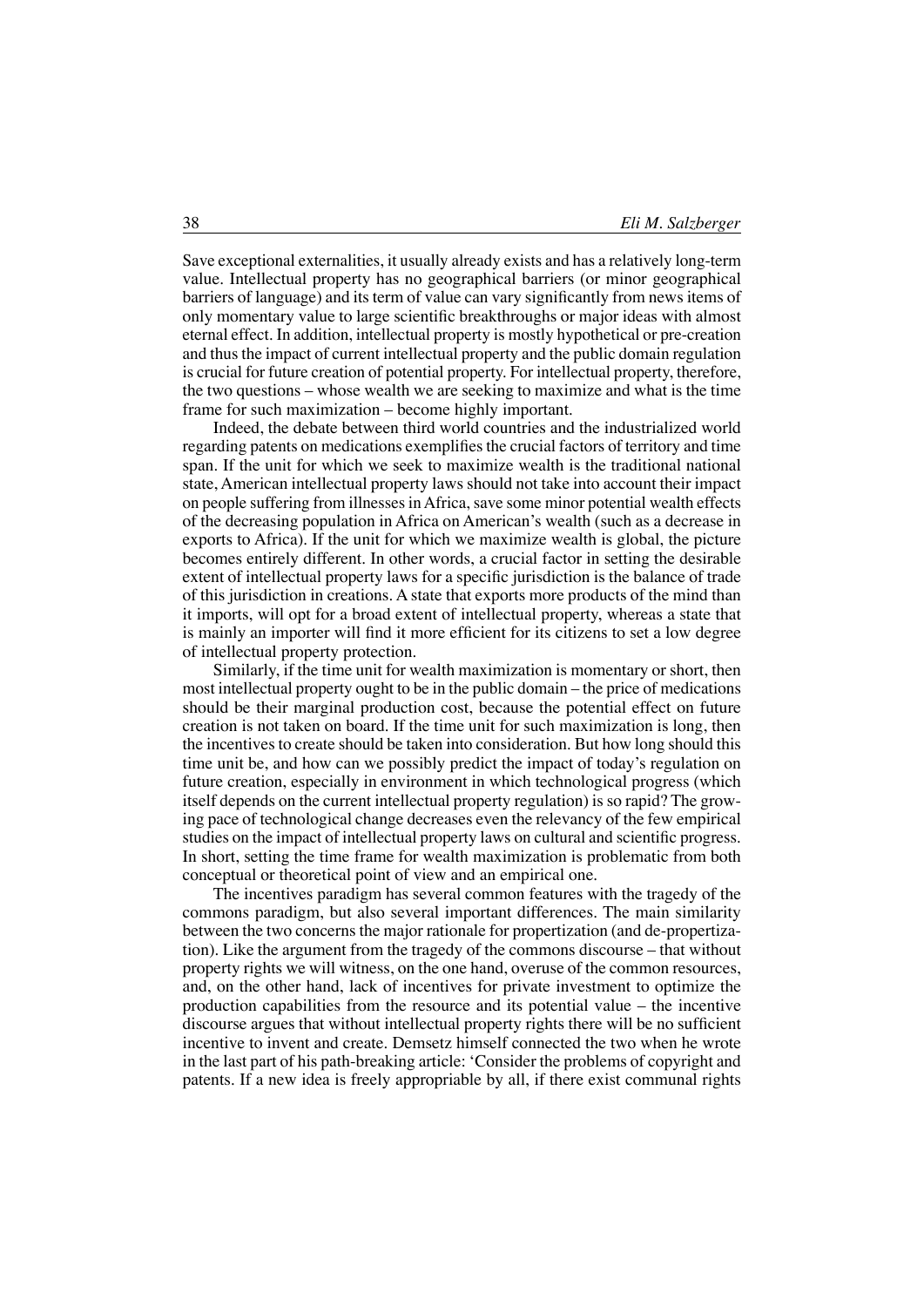to new ideas, incentives for developing such ideas will be lacking. The benefits derivable from these ideas will not be concentrated on their originators. If we extend some degree of private rights to the originators, these ideas will come forth at a more rapid pace'. $27$ 

However, there are a few important differences between physical property and intellectual property and thus between the tragedy of the common land and the incentive paradigms. First, as I mentioned before, informational goods are non-rivalrous. Consumption by one will not prevent simultaneous consumption by others. In this sense, lack of propertization of ideas will not create a tragedy of the commons in the sense of over-consumption. One can argue that instead of over-consumption of physical objects, in intellectual property we will witness a decrease in value for users with the increase of the number of other users (see below Landes and Posner's recent argument). But the opposite can also be argued: that increasing parallel use creates a positive network effect. In other words, the value for a user will increase when others use the same creation, especially when we are talking about communicative products – software, cultural creations, etc. The non-rivalrous effect of intellectual property, it seems, does matter, but its impact is in two opposing directions, the dominance of which cannot be determined without empirical data.

A Second difference between the two frameworks is that for the new property the same rationale, which points towards the propertization of ideas – incentive to create, is also pointing to the fact that such propertization will leave less ideas to be the source for new creations. In other words, propertization of ideas works in both directions when the goal is to maximize creation, knowledge and progress. It can be argued that this phenomenon has an equivalent in the tragedy of the commons physical world, as the tragedy is not only reflected by over-consumption, but also by lack of investment to enhance the value of the property. But in the context of intellectual property this consideration works in an opposite direction: while propertization in physical objects works mainly as a positive incentive to invest and enhance the value of the property, propertization of ideas will decrease the sources for new creations and thus its future volume. For these two reasons, intellectual property rights, unlike property rights in land and tangibles, are thought to be a good mechanism to maximize incentives only if they are given for a limited time and with various exceptions, such as fair use.

It is interesting to note that Demsetz himself ignored these two differences and pointed to another difference between intellectual property and physical resources. He wrote: 'But the existence of the private rights does not mean that their effects on the property of others will be directly taken into account. A new idea makes an old one obsolete and another old one more valuable. These effects will not be directly taken into account, but they can be called to the attention of the originator of the new idea through market negotiations.All problems of externalities are closely analogous to those, which arise in the land ownership example. The relevant variables are

<sup>27.</sup> Demsetz, *supra* note 16, p. 359.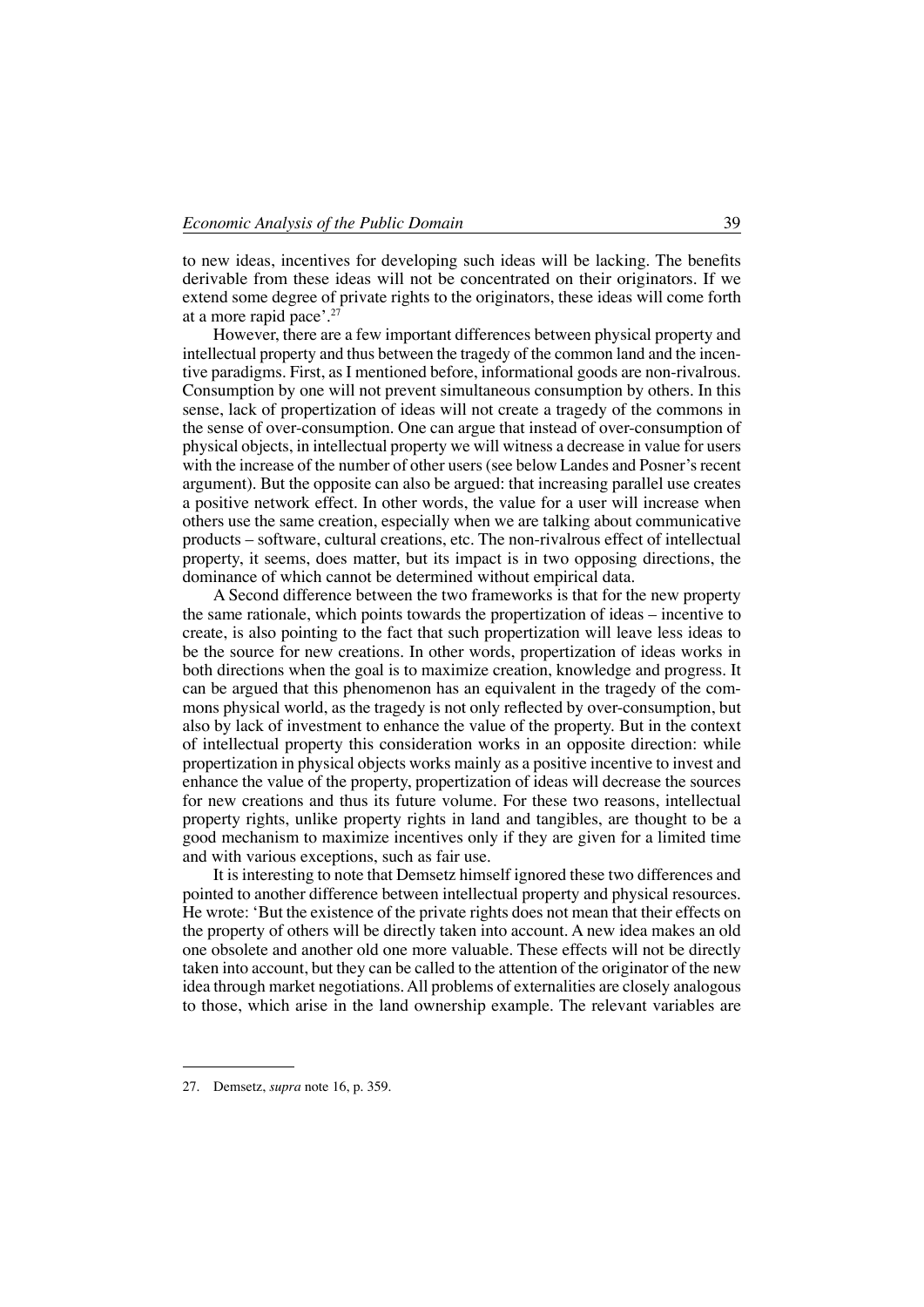identical'.28 Demsetz's point is a little vague because it is not clear whether this is an argument from a distributive justice perspective or an inner efficiency one (and if so, what is his precise concept of efficiency). Demsetz ignored the two differences I mentioned here probably because his argument is constructed within the category of externalities as a market failure, which requires central intervention and correction, while the contemporary analysis of intellectual property is conducted in context of the public goods category of market failures.<sup>29</sup>

The focal point of the public good analysis is that since the marginal costs of copying a work or a creation are minimal (almost zero) the market price of a non propertied work will be so low that it will not cover the initial investment of its creator and thus new works will not be developed. Only propertization of such works will grant sufficient incentives for their creation in the first place. Landes and Posner set this framework.<sup>30</sup> They portray copyrights (and by extension other types of intellectual property) as a mechanism to enhance incentives to create, but acknowledge that the benefits should be outweighed with the administrative costs of registration and enforcement and, more importantly, with the shrinkage of the public domain, which is the main source for new ideas and creations. Thus, they write: '... beyond some level copyright protection may actually be counterproductive by raising the cost of expression … Creating a new work typically involves borrowing or building on material from a prior body of works … The less extensive copyright protection is, the more an author, composer, or other creator can borrow from previous works without infringing copyright and the lower, therefore, the costs of creating a new work'.31

In a later paper, however, Posner and Landes change their analysis and advocate for an indefinitely renewable copyright, instead of intellectual property rights limited in duration.<sup>32</sup> It is puzzling how in this recent article the authors ignore the major reason, mentioned in their earlier piece, for limiting the duration of intellectual property – that propertization, while, on the one hand, provides incentives for creation, on the other hand, limits the sources for new creation and thus is likely to reduce such creation. Instead they specify six other reasons, connected mainly to transaction costs, for limiting the duration of intellectual property and argue that these reasons are not convincing.

The main thrust of their later argument is disputing the first difference I mentioned above between land and informational goods – the public good nature of the latter, which will prevent a tragedy of the commons even if there is no propertization. Posner and Landes argue that this is not correct because overuse of ideas, images,

<sup>28.</sup> Ibid.<br>29. Trad

Traditional microeconomic analysis points to four major market failure – monopolies, public goods, a-symmetric information and externalities.

<sup>30.</sup> Landes W. and Posner R. 'An EconomicAnalysis of Copyright Law'. 18 *Journal of Legal Studies,* 325-363 (1989).

<sup>31.</sup> Id., at p. 332.<br>32. W I andes an

<sup>32.</sup> W. Landes and R. Posner, 'Indefinitely Renewable Copyright'. 70 *University of Chicago Law Review* 471-518 (2003).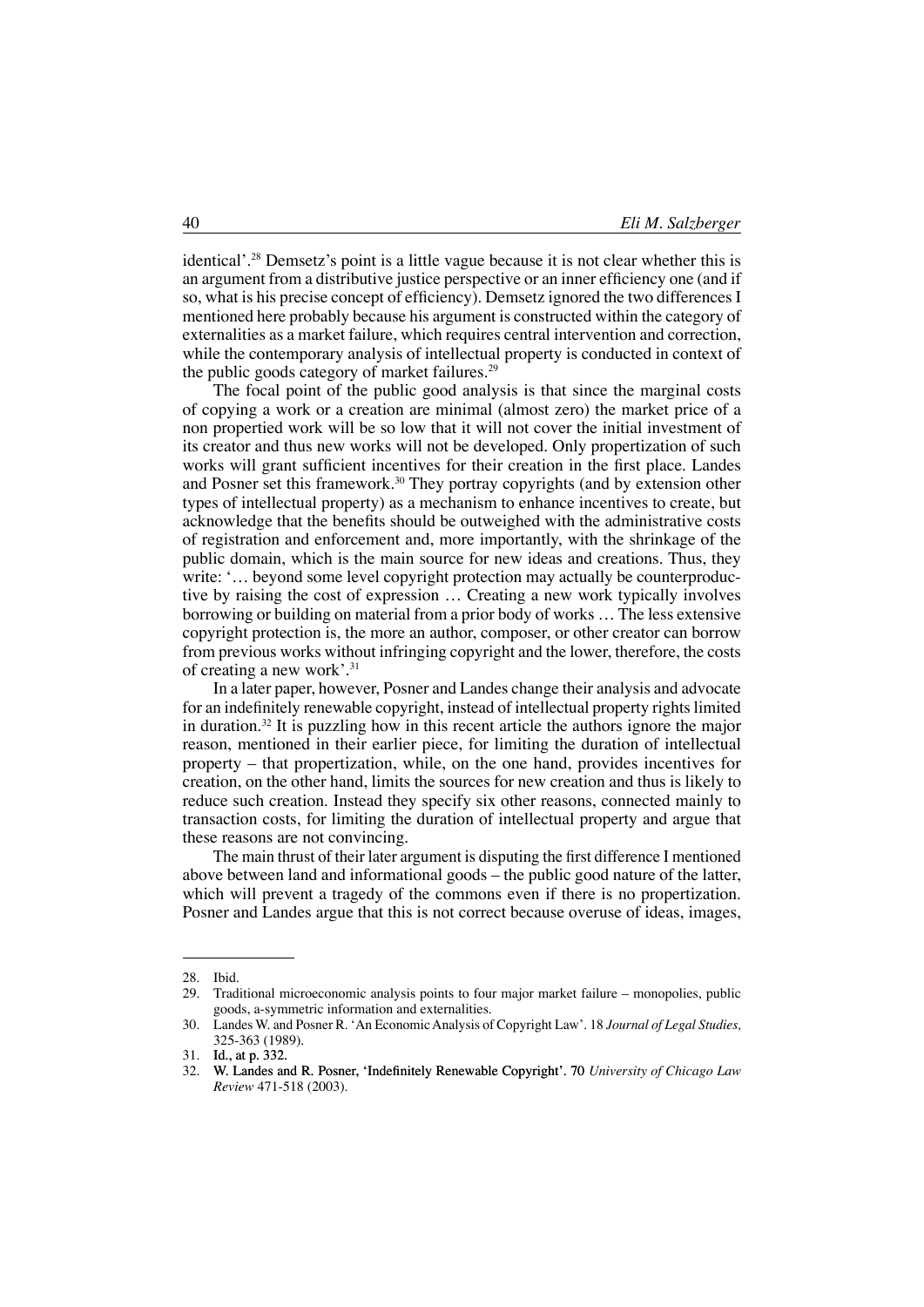literary characters etc. will decrease their value and hence their usage is, in fact, rivalrous. Their main example is Disney's Mickey Mouse, on which they write: 'If because copyright had expired anyone were free to incorporate the Mickey Mouse character in a book, movie, song, etc., the value of the character might plummet. Not only the public would rapidly tire of Mickey Mouse, but his image would be blurred, as some authors portray him as Casanova, others as catmeat, others as an animal-rights advocate, still others as the henpecked husband of Minnie'.<sup>33</sup>

Posner's and Landes' point is similar to Demsetz's qualifications regarding the potential effects of new ideas and creations on old ones, and in this sense the differences between land and informational goods might not be so big as Landes and Posner portray. However, they ignore the network effect mentioned above, which is likely to balance the decreasing value. More importantly, in their later paper, Landes and Posner ignore the main point, e.g. the contribution of the ideas and creations in the public domain as incentives and the likelihood of developing new ideas and creations, which is the main characteristics of informational goods, distinguishing them from tangibles and real estate. In this sense, the major difference between the informational public domain and the physical public sphere is that the former is not only a common pool for non-rivalrous consumption, but also a common production mean, which can foster Pareto improvement not only in consumption but also in production.

One of the overlooked differences between the incentives framework and the tragedy of the commons one is related to the normative-positive distinction within the law and economics movement. The incentive framework is a purely normative analysis, while the tragedy of the commons, as I noted before, originates from a positive analysis. In this sense, while the tragedy of the commons framework for property rights can be presented as creating an inner equilibrium between positive and normative analyses, the incentive paradigm as a pure normative analysis that has to be implemented by law-makers in order to materialize, is exposed to manipulation by interests groups, social choice problems and other public choice obstacles. It lacks equilibrium between normative and positive analysis, or, in other words, it cannot forecast whether the desirable (optimal) solutions will be implemented on the basis of the same fundamental assumptions of the law and economics paradigm as a whole, especially the assumption of rational behavior.

This point is especially important in the context of the contemporary debate about the public domain. While the supporters of intellectual property extension comprise a relatively small group of people (or rather corporations) which is likely to get well organized because their costs of collective organization will be lower than the expected benefits from such organization, the supporters of a greater public domain encompass many individuals whose individual gains from organization is likely to be smaller than the immense organization costs; thus their likelihood to influence the decision-makers will be much lower than that of the intellectual property lobbies. The legislative results, therefore, will reflect a bias (in terms of the optimal

<sup>33.</sup> Landes and Posner, *supra* note 32, p. 488.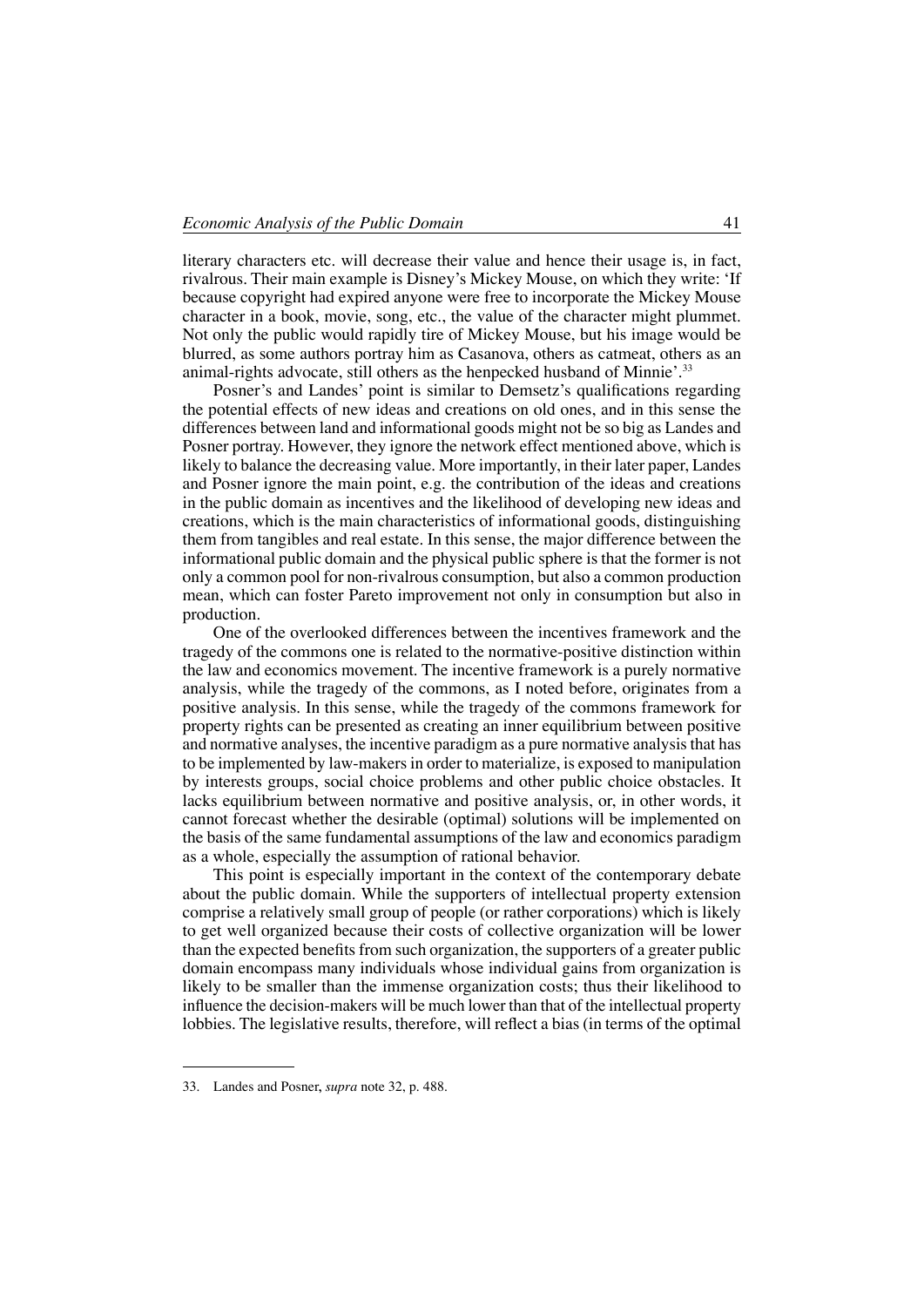point according to the incentive analysis itself) towards the intellectual property camp, and thus a distorted balance between intellectual property and the public domain will ensue. The changing structure of the relevant markets, concentration of market powers in the hands of few publishers and the emergence of interested mega-corporations in recent decades can provide an additional explanation for the increasing propertization and commodification in our times.

If this description is accurate and legal rules result in sub-optimal solutions due to public choice problems we can envisage market corrections to the law, through contractual means. In other words, individuals who favor a greater public domain at the expense of propertization are likely to channel their political activities to the market instead of the political sphere. Indeed, the Creative Commons project is exactly a contractual shift from the legal regime.<sup>34</sup> This setup can characterize also the open source project and other peer production phenomena.

A final difference between the tragedy of the commons framework and the incentive one is connected to the concept of efficiency of the two models. The incentive paradigm, as explained above, is preaching for intellectual property laws that maximize total wealth. The tragedy of the commons can be viewed as directed towards Pareto optimality definition of efficiency. This difference is directly related to the role of central government in the incentive model, which is absent in the tragedy of the commons one.

## 4.2. Alternatives to Intellectual Property within the Incentive Paradigm and their Effects on the Public **DOMAIN**

The central government plays an important role in the discussion on the public domain vis-à-vis the incentive rationale. Unlike the deontological rationale for intellectual property, which focuses on the natural right to be granted ownership on self created ideas – rationale, which has thus a first order type of justification in favor of intellectual property rights (and against the public domain) – the starting point of the economic paradigm is a market failure of public goods, which in the case of information and ideas is also a public production mean. The economic rationale for intellectual property rights and against the public domain is, therefore, a second order justification. In other words, the first step is to examine whether such a market failure does exist; a separate issue is the desirable remedy to correct this failure.

With regard to the remedy issue, it ought to be emphasized that establishing intellectual property rights is only one possible remedy for this type of market failure. Central production of information and ideas, direct sponsoring of these activities in the form of research institutions and universities and liability or other sort of legal rights (not necessarily propriety) are alternative solutions. This seems

<sup>34.</sup> Elkin-Koren, 'Exploring Creative Commons: A Skeptical View of a Worthy Pursuit', *see* p. 325 in this volume.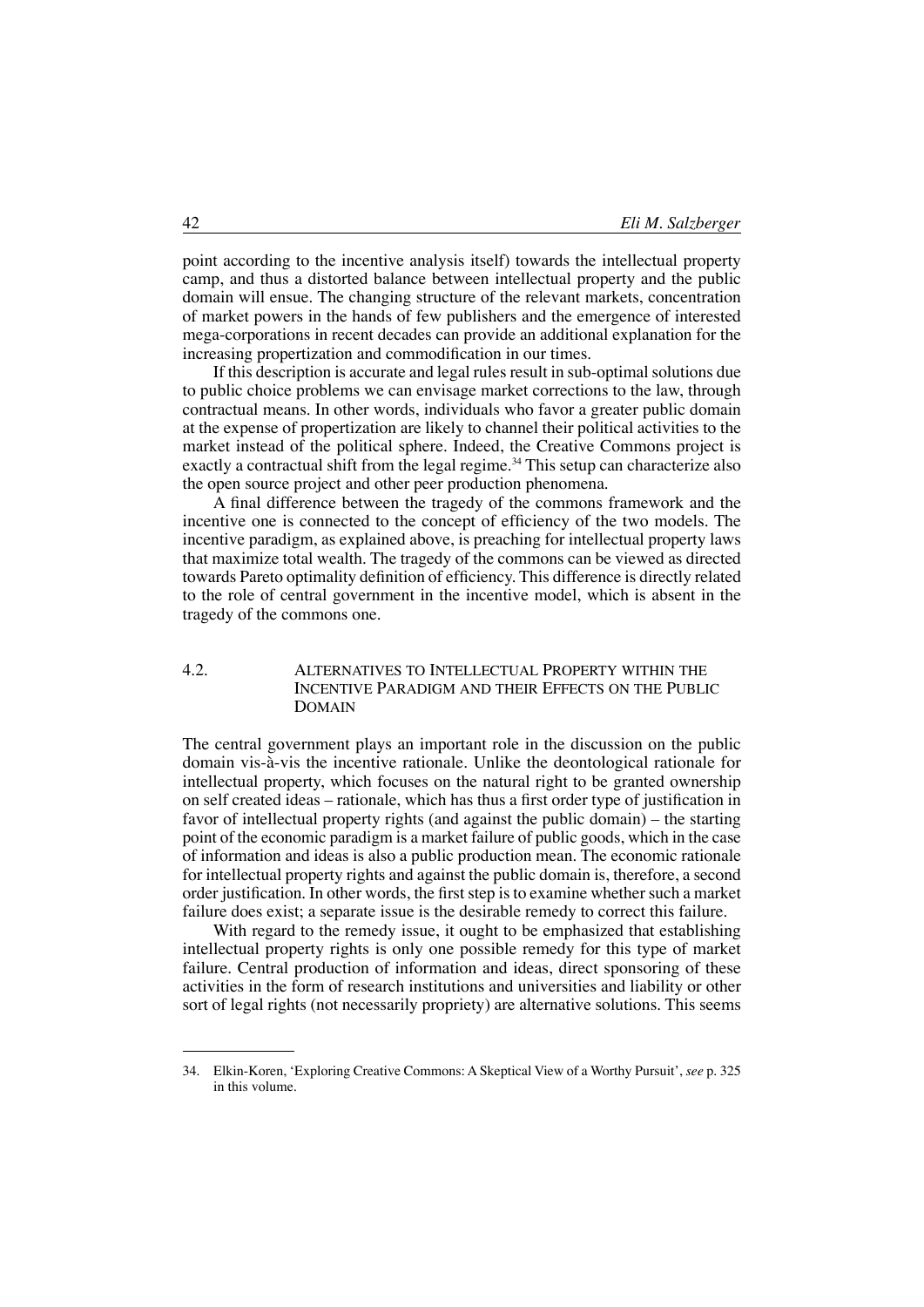to be a trivial point, but a closer look at the existing literature shows that it is not so. Each of these remedies has advantages and disadvantages. For example, while direct government funding of creation bears the risk of carrying a hidden or explicit political agenda or, more broadly, the risk of endangering democratic and liberal values, intellectual property rights have the danger of limiting production means and of functioning in a counterproductive way, thereby constraining the frontiers of intellectual production.

Direct subsidies from the government for creation activities, instead of granting intellectual property rights, will generate a greater public domain. Intuitively, it seems that economists ought to prefer intellectual property rights to government owned creation activities or subsidies, because the former will be traded in markets and therefore their value will be determined by market forces. If no free market activity in ideas and creations takes place, how will we be able to determine how much creation to finance, how many subsidies to give and to whom? This is not such a trivial issue. First, as explained above, in order for intellectual property to be traded in markets, these rights must be initially defined through central intervention. This definition itself is not a result of free market activity, and of course it will have a decisive impact on the future market outcome regarding the actual objects of the rights. By contrast, granting subsidies for creation can be done on the basis of competitive variables, and the end product of these activities – the actual physical products and services which are the result of creation activities – will be traded in markets and therefore generate much more competition than the trading of intellectual property protected products and services that are monopolized by their holders. Indeed, most basic research is funded with no direct connection to its market value and patents usually do not cover such value. However, we are witnessing, in recent decades, increasing attempts by research institutions to commodify their research products, which of course leads to the shrinkage of the public domain. As will be explained below, this sort of patent extension cannot be easily justified by economic analysis.

Liability rules are another possible remedy to the public goods market failure in information and ideas. Calabresi and Melamed<sup>35</sup> highlighted the distinction between the question of whether to allocate at all an entitlement to information and ideas and that of the desirable form for their protection. They set the framework for choosing between property and liability rules. The choice, according to their model, should depend on the structure of transaction costs. For example, the entitlement to your own ideas can be protected by property rules that prohibit others from making use of these ideas, or by liability rules that do not ban such use, but entitle the creator to sue for compensation.

Which of the two remedies is more desirable? According to Calabresi and Melamed, property rules should be preferred when negotiation costs are lower than the administrative costs of an enforcement agency or a court determining the value of the entitlement. In such a case, central intervention ought to be minimal, since

<sup>35.</sup> G. Calabresi and D. Melamed, 'Property Rules, Liability Rules and Inalienability: One View of the Cathedral', 85 *Harvard Law Review*, pp. 1089-1128 (1972).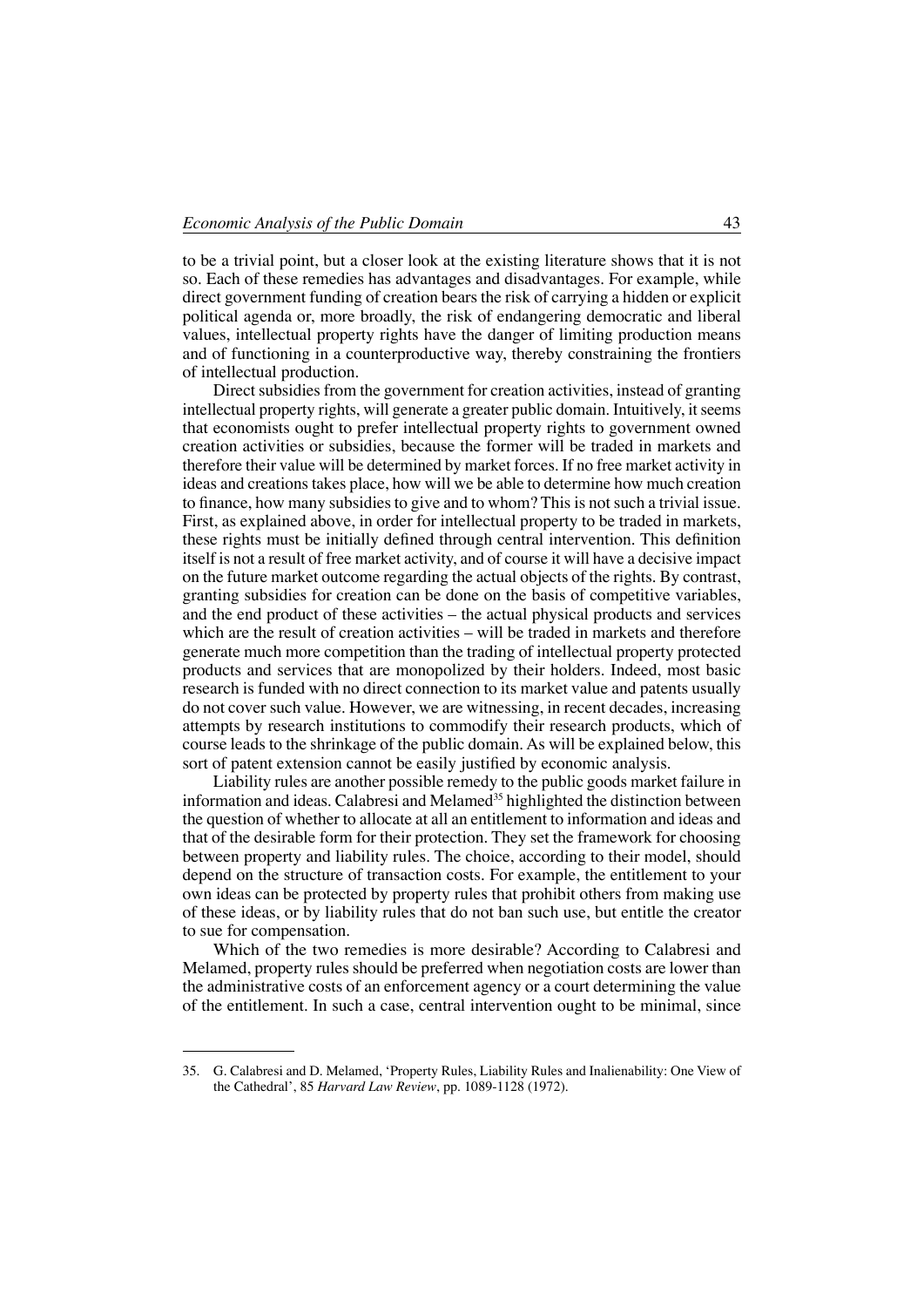following the construction of the legal rule, the parties are likely to negotiate for the efficient end result, adhering to or bypassing the rule. Entitlements will change hands through a voluntary exchange in the market, where the government's sole function will be to prevent bypassing of the market through injunctions and criminal law. The persons who hold the entitlement are protected by a property rule, granting them a right of injunction, which prohibits the injurer or user from causing them any harm. Liability rules should be preferred when the cost of establishing the value of an initial entitlement by negotiation is higher than that of determining this value by an enforcement mechanism. In addition, liability rules might be preferred in order to avoid bargaining costs. Lack of information or uncertainty as to the cheapest means to avoid costs is likely to point us, according to Calabresi and Melamed, in the direction of liability rule as well. Liability rules involve additional central intervention by a state organ deciding on the objective value of the entitlement. In this case, if the creator has the entitlement, she has the right to be compensated, but she cannot prohibit others from using it.

One of the features of information and ideas is the uncertainty as to their value and their possible change of value over time. Granting property rights in informational goods means that speculators can make a fortune by purchasing them for a modest price and then enjoying huge profits on their future market value. In addition, in contrast with tangible goods and real estate, it is sometimes very difficult to locate the owners of intellectual property. The costs of trading intellectual property can be very high, as Lessig<sup>36</sup> illustrates, for example, in relation to the process of rights clearance necessary before any artistic creation based on various previous creations, can be launched. Informational goods, as we mentioned, are non-rivalrous, and this means that granting monopolistic property rights on them might be less efficient than enabling everyone to use them, subject to appropriate compensation paid ex post. Liability rules can, therefore, become interesting competitors of traditional intellectual property rights. Using them means an enhancement of the public domain, because those who want to use the entitlements protected by them cannot be prohibited; they just have to pay for the use.

In any case, the crucial point here is that central production, subsidies and liability rules, in the context of economic analysis, should be viewed as substitute remedies to the market failure of public good of information, and thus it is not clear at all that universities and other publicly funded R&D institutions should enjoy the same intellectual property protection. The fact that Universities rank very high in the statistics of patent applications and patent revenues is inconsistent with economic analysis. In other words, government funded research and information production should not enjoy the same intellectual property protection as private enterprises – individuals or firms. Likewise, intellectual property protection ought to be regarded as excluding liability protection. Consequently, the use, for example, of the doctrine

<sup>36.</sup> L. Lessig, 'Coase's First Question', 27 *Regulation*, No. 3, 38-41, 2004.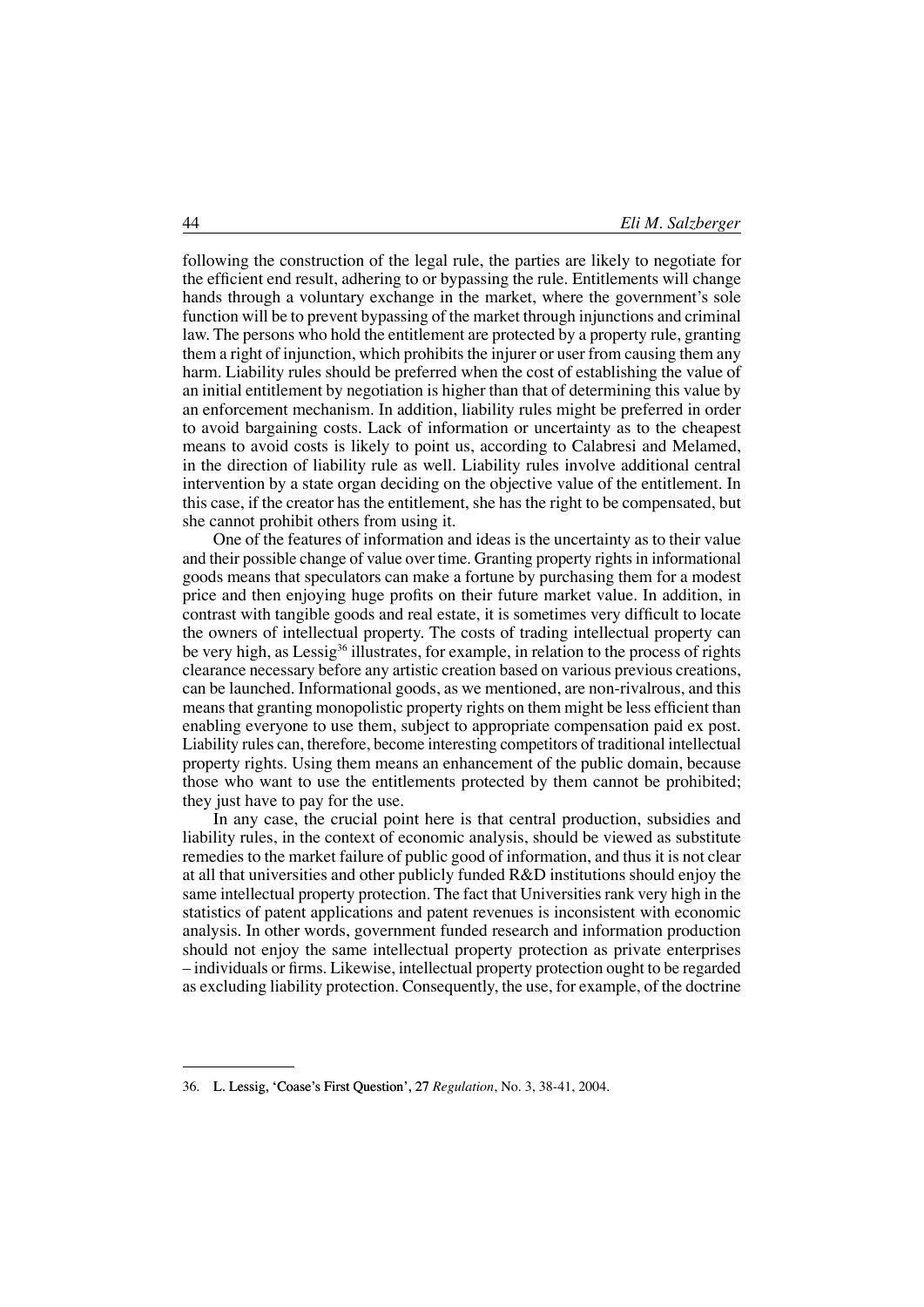of unjust enrichment in cases where intellectual property was available, cannot be justified.<sup>37</sup> Such a law and economics view will enlarge the public domain.

## 5. SOME HIDDEN ASSUMPTIONS OF THE TRADITIONAL law and economics analysis

The traditional tragedy of the commons and the incentives paradigms are constructed on the basis of several hidden assumptions, indeed presuppositions, in their justification for intellectual property and the right balance between intellectual property and the public domain. The new information environment requires to reveal these assumptions and to put them under a closer scrutiny. This is the purpose of this section. I will focus here on three issues, beginning with the background concept of the evolution of science and progress, continuing with the state of technology and concluding with the basic assumptions as to the individual, community and time.

# 5.1. Theories of Progress and the Evolution of Science

The incentives framework, as we have seen above, advocates for limited property rights in intellectual products. The justification for propertization of ideas originates from the need to generate enough individual incentives to create. The justification of limiting these rights (in scope, time and purpose of use) originates from the notion that more creation and more progress will be available if creators have a wider available source of previous creations, ideas, and data. This latter rationale is also one of the major arguments of those who advocate a greater public domain at the expense of intellectual property.

The implicit assumption behind this argument is that scientific progress and cultural progress are the result of cumulative knowledge and ideas. We can place another brick in the wall of progress, only if we have access to the layers that already exist and thus our contribution is placed on the top of the bricks placed by previous creators. This picture matches Francis Bacon's philosophy of progress and the evolution of science. Bacon (1561-1626) disputed the ancient philosophy of scientific and artistic progress, which believed that knowledge and progress are the result of either intuition (Plato) or revealing the concealed by ignoring the palpable or the obvious or the evident (Aristotle). Bacon in the *Treatise on the Proficience and Advancement of Learning*<sup>38</sup> argued that progress is not achieved by intuition but by cumulative study of the reality through experiments.

<sup>37.</sup> N. Elkin-Koren and E. Salzberger 'Towards an Economic Theory of Unjust Enrichment Law', 20 *International Review of Law and Economics* 551-573 (2000).

<sup>38.</sup> F. Bacon, 'The Advancement of Learning', Excerpted in Bizzell and Herzberg (eds.), *The Rhetorical Tradition*, Boston, Bedford, 1605/1990, pp. 625-631.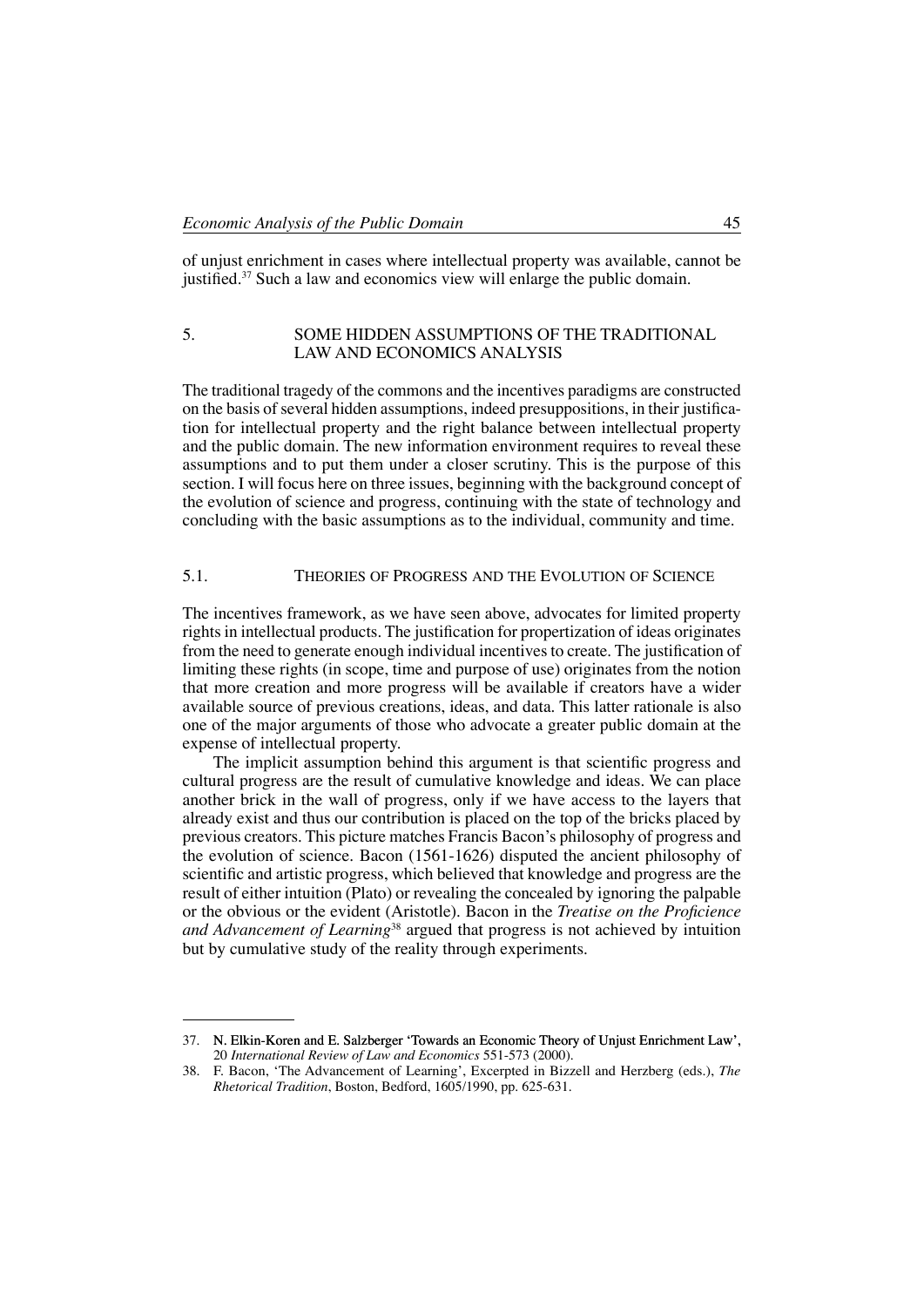In 1962, Thomas Kuhn published his influential book on the *Structure of Scientific Revolutions*<sup>39</sup> in which he coined the modern use of the term 'paradigm'. Kuhn disputed the Baconian theory of the evolution of science. He argued that scientific research is conducted within a set of presuppositions and assumptions, which are taken as given (what is in fact admittedly done by the science of economics). This framework, dubbed by Kuhn 'paradigm', sets also the research agenda, directs resources and guides the recruitment of personal to conduct research. But the accumulation of results, which negate the pre-supposed framework, leads, from time to time, to the collapse of the paradigm and its replacement with an alternative one. Thus, scientific knowledge is not in constant state of progress and its advancement is not steady and continuous. Kuhn denied that he is a relativist, but two decades later the Post-Modernist movement took Kuhn's views to the extreme and argued that there is no objective truth or value. Post-Modernist claims began with analysis of the arts, but continued with analysis of history, law, language, and indeed the exact sciences.

While Bacon's perception of progress fits well in the incentives framework and especially in the considerations in favor of limiting intellectual property rights on behalf of the public domain, accepting Kuhn's or Post-Modern premises ought to question whether a reach and wide public domain is indeed a contribution to progress, or that such a domain actually reinforces the strength of current paradigms in both culture and science, delaying the emergence of new innovative ideas which contradict conventional wisdom.

In this context, the possible differences between post-modern insights and Kuhn's insights might be of relevance. If Kuhn is not a relativist (as he himself argued in a later addition to his book), then one must interpret his theory of the evolution of science as pointing in the general direction of progress; each paradigm is an improvement of previous ones. In that case, paradigmatic shift ought to be institutionally encouraged. Social and legal environments, which ease such shift, should be preferred to alternative ones, which make it more difficult to shift paradigms. It can be argued that in the context of the debate between intellectual property and public domain, therefore, Kuhn's analysis should not support equivocally the latter. If research is conducted *tabula rasa*, then the chances of the emergence of new and contradicting theories are greater, and thus the fixing of established views is larger. In this case, it can be argued that limiting access to existing ideas in form of a strong intellectual property regime does not work against progress, as it encourages constant fresh and unconventional thinking.

This is not the case, however, if we interpret Kuhn as a relativist, or if we adopt a post-modern view of progress. Here, the conclusion might be that the choice between a strong intellectual property regime and a strong public domain does not matter to the likelihood of progress, as progress cannot materialize in any case. It can be also argued that if these views (in both variations) of scientific progress are accepted, then the same applies to the cultural and artistic world. A strong public

<sup>39.</sup> T. Kuhn, *Structure of Scientific Revolutions*, Chicago, University of Chicago Press, 1962.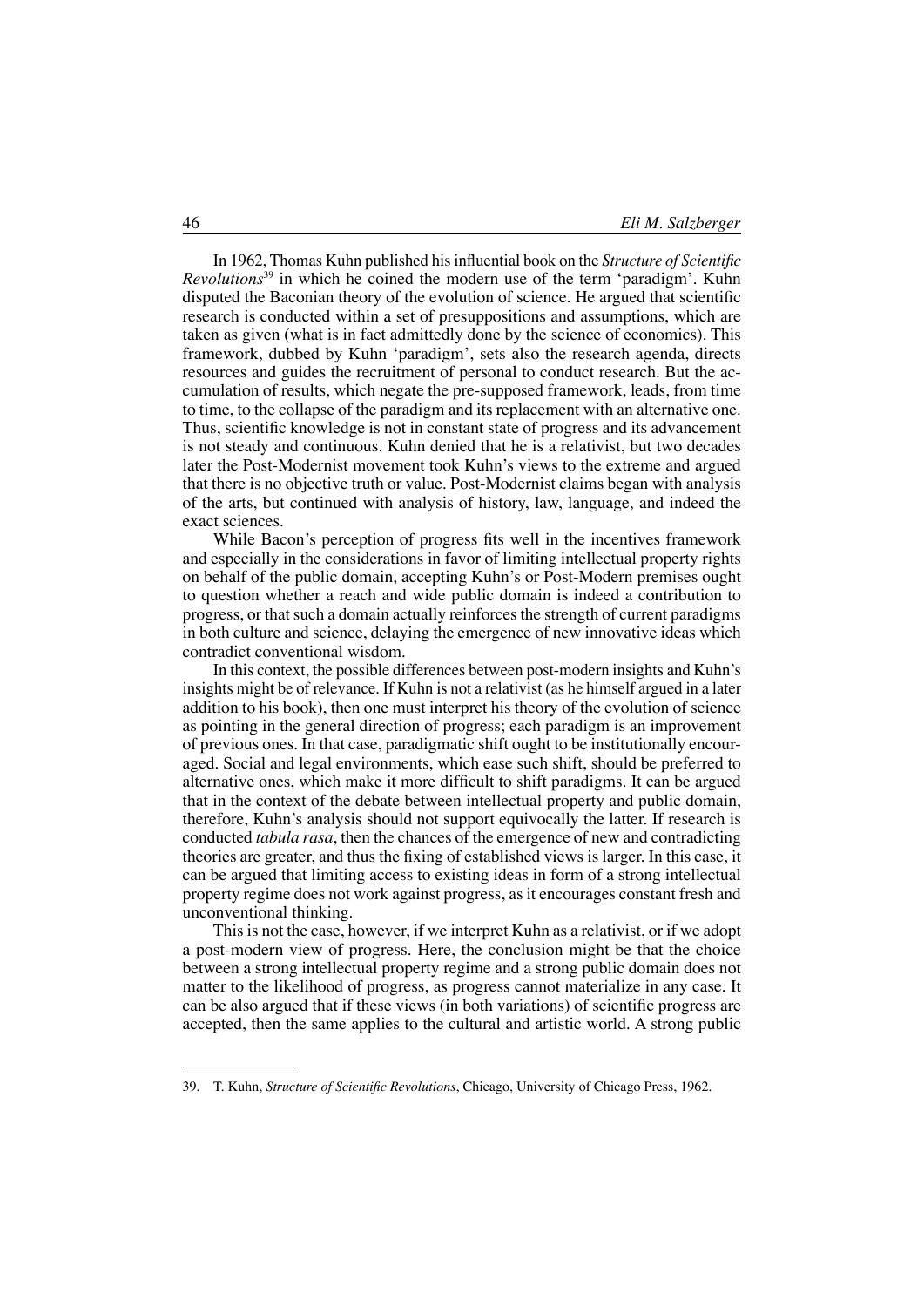domain would have delaying effects on new fashions, new artistic schools, etc., if change is not desirable as such.

To sum up, the conventional economic analysis of intellectual property and its desirable scope, and hence of the desirable size of the public domain, presuppose a Baconian description of the evolution of science and by derivation, the same type of evolution of culture. Under different theories of evolution of science, such as Thomas Kuhn's, we might negate the basic rationales of the economic analysis. In this framework, the purpose of my discussion was mainly to raise the issue. Amore thorough analysis of these questions is much needed.

### 5.2. THE STATE OF TECHNOLOGY

The question of the role of technology and its place within the law and economic models is connected to the debate on the evolution of science, but is not exactly identical. In this context, I would like to highlight one aspect of technology vis-à-vis the economic analysis of intellectual property and the public domain – its status as exogenous or endogenous variable. An old controversy among scholars who study the evolution of science and technology relates to the nature of technological change. On the one hand, one can find a rather deterministic view, which perceives technological advances as provoking economic changes, and thereby transforming social institutions. Even if this is not stated explicitly, this view believes in technological determinism, perceiving technological progress as independent, governed by its own internal logic and moving ahead due to scientific breakthroughs and maturity of accumulated data. This view can correspond to Bacon's view of the evolution of knowledge.

On the other hand, one can find scholars who hold that technology does not have any meaning in itself. Its emergence is not merely the outcome of technological plausibility, but rather depends on an interplay between technological ability and other social and economic factors. Thus, mass production, for example, could be viewed as an inevitable outcome of the economy of atoms, but could also be attributed to major demographic changes during the 20th century, which led to population explosion, and created the 'masses'. The notion of the 'masses' affected both political theory, and the concept of the self, which, in turn, created a need for mass-produced goods. Technology addressed that need. In other words, technology does not only affect new paradigms, but assumes, reflects, serves, and indeed results from them.<sup>40</sup>

Traditional law and economics models take the state of technological development as given or as exogenous to their analysis of the law. They do not give adequate consideration to the possibility of technological progress and, moreover, to the way technology changes as the result of the economics and legal environments. Technology is actually absent from the economic analysis in two senses: first, as a dynamic parameter that may affect efficiency, and second, as one of the outcomes of applying

<sup>40.</sup> Elkin-Koren and Salzberger, *supra* note 9.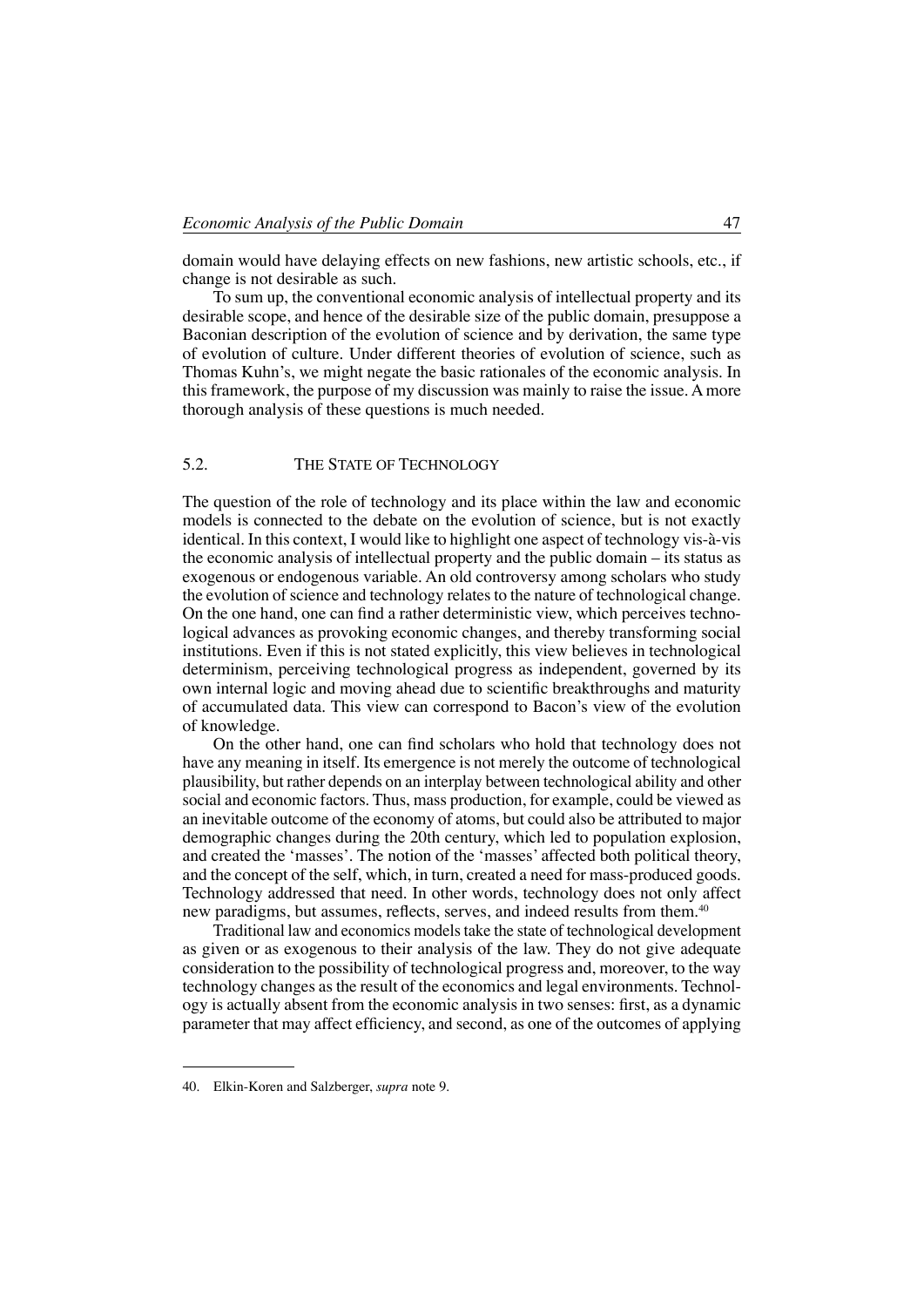certain legal rules. Obviously, technological advancements affect efficiency. That is because the state of technology determines the availability and costs of technological devices that, for example, are employed to reduce harmful consequences, which, in turn, establishes who would be the least cost avoider. Similarly, technology substitute legal measures, including private property, on the one hand, and the structure and dynamics of the public domain, on the other hand.

The state of technology and especially the pace of technological change are relevant, for example, to Demsetz' analysis of the creation of property rights and to Coase's analysis of protection of entitlements.<sup>41</sup> They were not taken on board by these two giants probably because the pace of technological change was very slow (relative to today) when they offered their analyses, and they thought that the evolution of technology is not likely to change significantly as a result of the choice of legal rules. This is not the case with the new digital information environment, where technologies are constantly evolving and the results of Demsetz or Coasian analysis may be different with each technological state of the art. The pace of technological change is disputable and there are many ways to measure it. Some believe that the speed of the chip, which currently doubles every two years, is a good measure of technological change. A common assumption in the high-tech environment is that technology reinvents itself every six to twelve months, and that employees must keep up with this rapid pace. This very brief timeframe and the elasticity of technology, call for special consideration in the analysis.

The crucial shortcoming of the traditional law and economics analysis when applied to the new information environment is that it takes technological development as static. It overlooks the interdependency and reciprocity between technological developments and legal rules. This multi-layered relationship between law and technology is a key factor for understanding technological innovation in the information environment. Thus, an analysis that takes the state of technology as an exogenous component suffers from a serious shortcoming when applied to an environment with rapid technological advances and innovations. The analysis also fails to consider the effect of legal rules on technological progress.

Coase's main insight is that in a world with no transaction costs the legal rules do not matter because if a rule (or its absence) is inefficient, individuals will negotiate and reach an efficient equilibrium.<sup>42</sup> The same conclusion can be attributed to Demsetz who shows how property rights evolve. They will be negotiated only if their absence is inefficient and vice versa – inefficient property regime will be the basis of contractual change. However, this analysis assumes that the costs for a self-help mechanism (like building a fence around a piece of land which can prevent everyone from entering and enjoying the fruits of the land) is fixed and is higher than the cost of creating a legal rule and enforcing it. Likewise, it assumes that each of the parties is in an equal position to advance technology as the result of the legal rule

<sup>41.</sup> R. Coase, 'The Protection of Social Cost', 3 *Journal of Law and Economics*, 1-44 (1960). 42. Ibid.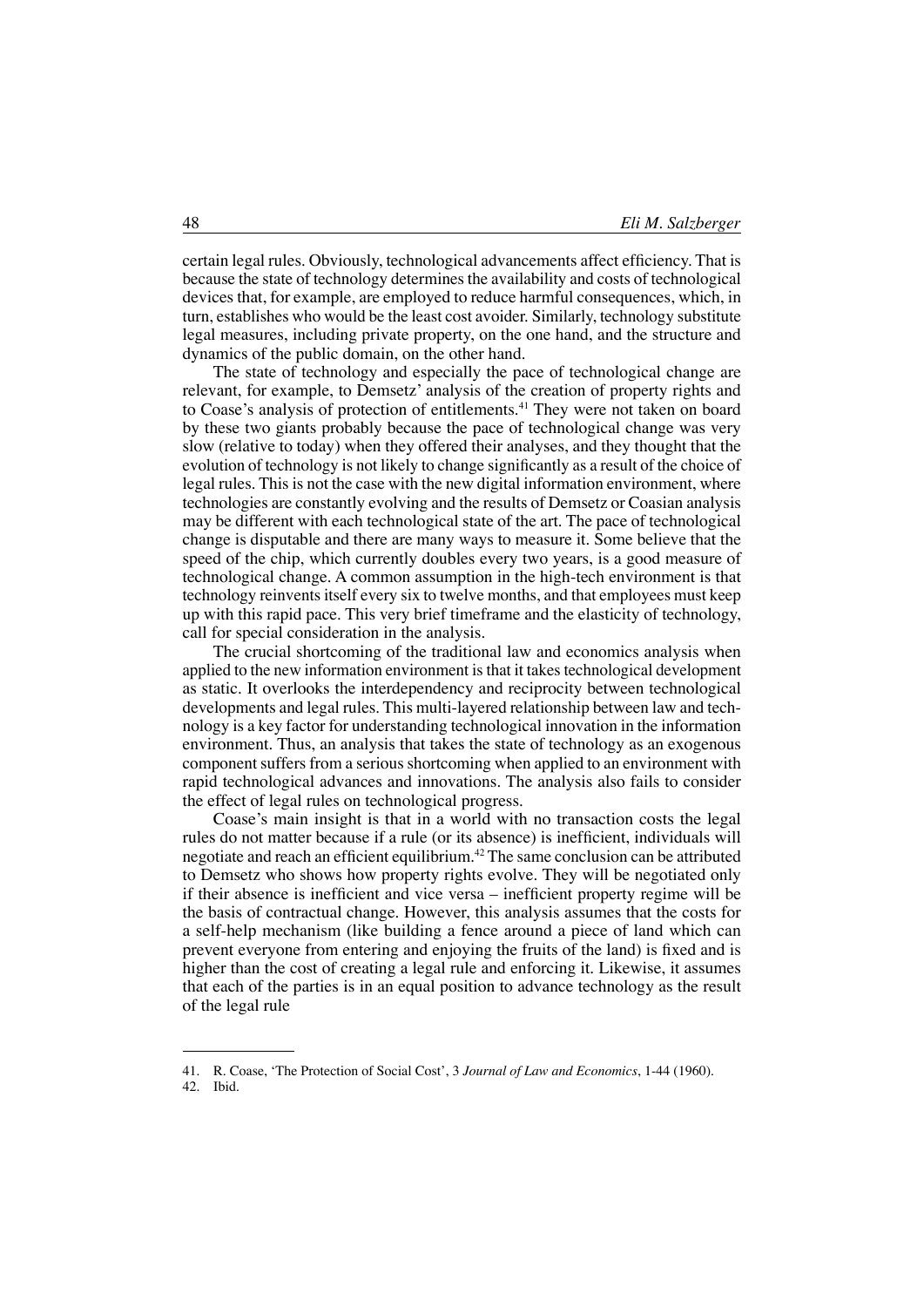The ability of one party to efficiently prevent harm (Coase) or prevent entry (Demsetz) depends on the availability and costs of preventive measures, namely technologies that may reduce or eliminate harm altogether or prevent entry altogether. Yet, the availability of these technological advancements and their costs are treated by Coase and by Demsetz as fixed variables. Coase asserts that in a world of zero transaction cost it does not matter if the polluting factory has the entitlement to pollute, or that the neighbors have the entitlement to clean air. If the entitlement allocation is inefficient it will be contractually changed. However, the harm of pollution depends on the quality of filters, and the chances of technological improvements of the filters are different when the entitlement is allocated to the factory and when it is allocated to the neighbors, as the availability of the factory to invest and upgrade the quality of the filters is not equal to the availability of the neighbors.

Technologies are not the result of nature or the necessary sole outcome of scientific progress. Scientific progress depends on investment in R&D, which in turn is likely to hinge on the legal regime and specific legal rules regarding property and liability. States of technology, therefore, cannot be regarded as independent factors and should not be exogenous to the analysis. Indeed, the availability of certain technologies is contingent upon various socio-economic factors, of which law is a primary one.

If we require that the steam engines of railway companies release less sparks (Coase), we create a demand for more effective devices. Such a demand is likely to attract more investment in research and development of better devices and to stimulate competition among developers and producers. Large investments and high levels of competition are likely to increase innovation in spark-reducing measures and push down the prices of such devices. If legal rules under-protect intellectual property then, technologies are likely to develop which will restrict access or use. In the new information environment some programs may simply prevent the creation of uncompensated copies by using digital rights management systems (DRMs). Using encrypted platforms, owners may technically prevent the creation of digital copies, permit printed copies, or restrict any access or copying whatsoever.

DRMs can constitute a new regulation, applying original norms that depart from the legislated copyright laws, thus substituting existing copyright laws as a normative source. But DRMs may also function merely as enforcement mechanisms for existing rules, making them more efficient. If the hardware and software adopt the legislated rules, they will prevent copying or charge for copying whenever copyright protection is granted by statute, and allow it according to the exemptions specified in the law, e.g. fair use. In this case, the technologies are merely an enforcement mechanism of law enacted by traditional law-making institutions. However, if DRMs limit copying when the legislation permits it, technology both created a new legal regime and at the same time provides means to enforce it. The distinction between the two courses is not always easy to identify and analyze, as the rules codified in the technological platforms are not explicit and not transparent as are legislated rules.

The availability of certain technologies is not determined by the law of nature. It is a parameter affected by various factors. Law is one of them. Whereas rights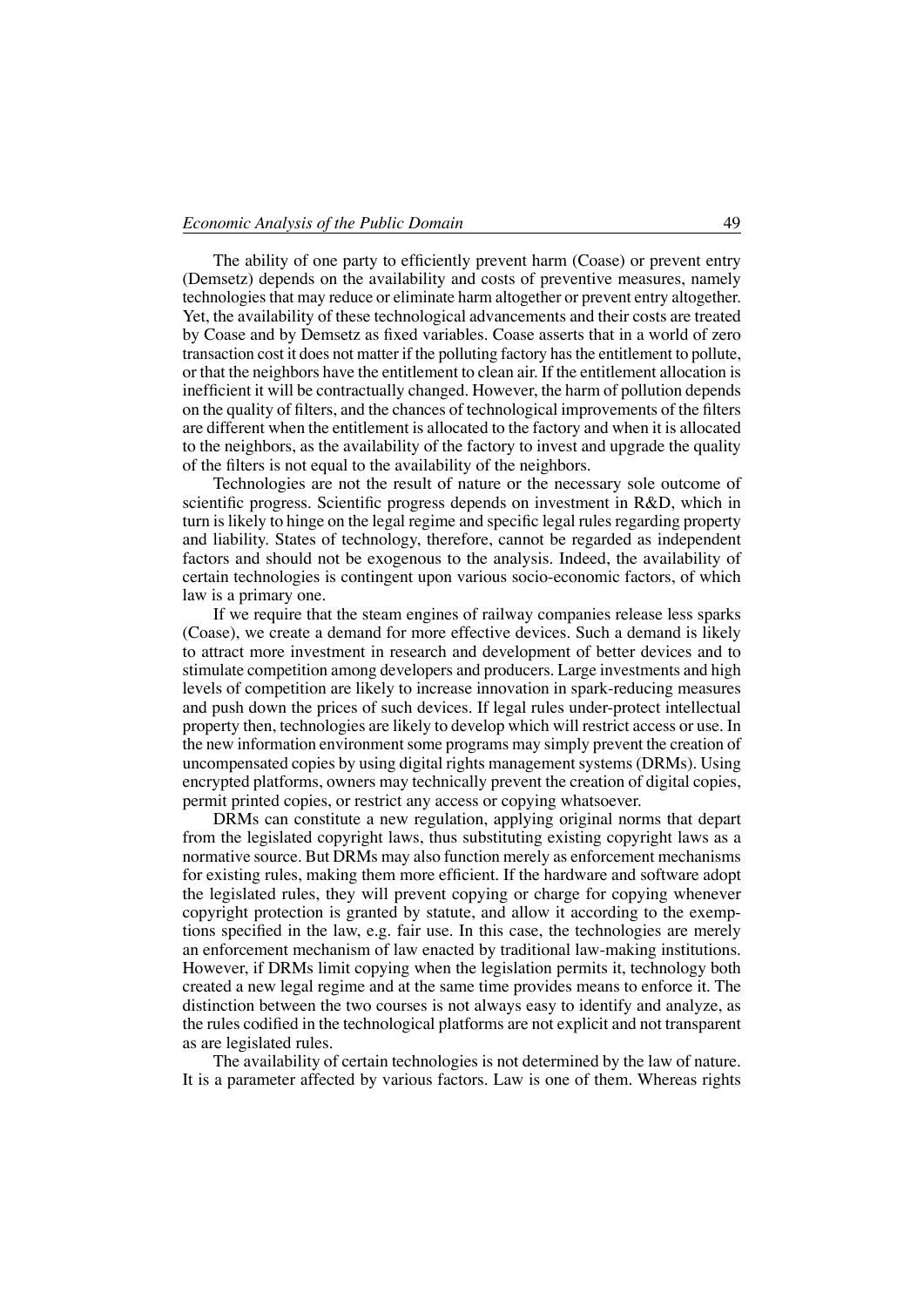assigned by law may not affect efficiency in the absence of transaction costs, legal rules may do so by shaping the types of technologies that become available and their cost. By failing to make technology endogenous to the analysis, traditional economic analysis overlooks the reciprocal relationship between legal rules and technological progress.

This shortcoming in the traditional Coase-Demsetz analysis might not have been significant in the physical world. Indeed, the technologies relevant to Coase's examples about trains and sparks, as with regard to Demsetz' example of hunting among Native Americans, were not likely to change significantly as a result of the choice of legal rules. This oversight could be crucial, however, in the new information world, characterized by a great pace of technological change, or where technology is said to reinvent itself every few months. Information technologies are dynamic and constantly changing, and the results of Coase or Demsetz analysis may be different with each technological state of the art. It is more feasible today, therefore, that the choice of substantive legal rules regarding creation and protection of entitlements would have a crucial effect on those technologies likely to be developed in the short, medium, and long term.

#### 5.3. The Arena – the Definition of Communities, Individuals and Time

The two traditional law and economics models to analyze intellectual property, as all the traditional models of the economic approach, make important assumptions regarding the individual, the community and territory. The incentives model seeks to find the intellectual property arrangement in which the total welfare of the community is maximized. More propertization is desirable as long as the marginal gains from propertization reflected by more creation is higher than the losses from the fact that these creations are not available for free, i.e. are not in the public domain. The point in which the gains equal the losses is the optimal state of propertization and thus also of the size of the public domain. Notwithstanding the measuring problem, there are two important variables which must be defined in order to be able to calculate gains and losses – the community for which this calculation is made and a time framework for these calculations. We elaborated on them in section 3.

Likewise, the tragedy of the commons explanation for the establishment of property rights assumes that individuals will engage not only in individual actions (within or bypassing markets), but will also benefit from collective actions, like the creation of legal rights and their enforcement. The economic approach, as liberal theories from Hobbes to Rawls, views the state as the most important collective organization or institution, and presupposes that markets correspond to states, which are basically territorial units. A social contract, or another form of collective action, is carried out by citizens of a specific territorial unit, which becomes a state or another form of a national unit.

In Demsetz' original analysis, which focused on natural resources like hunting land, oil or waters, it was sensible to define the community on the basis of territory.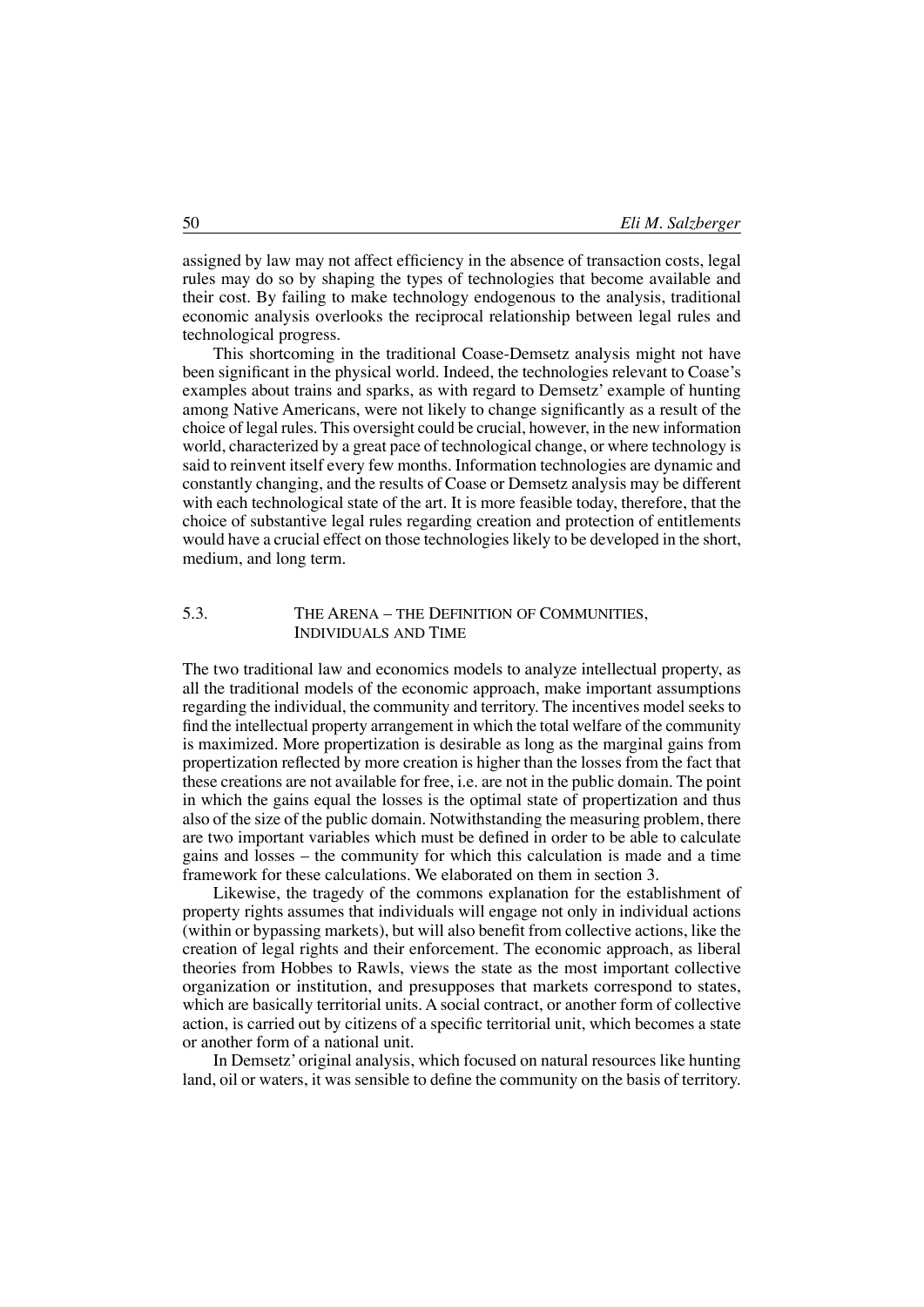This is not the case with intellectual property and a public domain of ideas. Likewise, the implicit assumption of the incentives model that the unit of maximization ought to be the state (as it advocates intellectual property laws enacted by the state) is far from being self-explanatory. Ideas cross territorial and political boundaries. Intellectual property markets are global. Intellectual community activities are a-territorial.

The implication of the borderless nature of ideas on economic analysis is highly significant. One can no longer take the state as the relevant framework for market activities, for decision-making calculus or for institutional analysis. This change is significant in both the normative and positive domains. Thus, while traditional normative law and economics analysis take the state as the basic maximization unit, which has implications on the definition of externalities and the analysis of other market failures, this cannot be the case in the new information environment. Likewise, positive economic analysis is trickier, again because the identification of markets is less straightforward than in the physical world.

The implicit territorial assumption can be best demonstrated by patents and the pharmaceutical market. When one can distinguish between states in which new medications are developed and states which are only the consumers of medications, maximization of welfare will lead to totally different property protection of patents and, by derivation, different sizes of the public domain in the two types of entities. As a result, a rule that reflects global efficiency will be yet a different one. When collective action is required but only possible within the state's framework while its effects are global, we can expect increased rent seeking and social choice problems, which will distort an efficient rule even in the context of the state's community. Until the economic models establish a defendable definition of communities for which maximization is justified, the models will be analytically defective.

Another variable that ought to be defined in order to conduct maximization of welfare, wealth, or utility is a time framework. The definition of time is less acute when economic models analyze responsibility rules for physical harm or criminal law. It is very significant when dealing with a propriety regime and especially when we analyze intellectual property. The whole incentives concept is constructed upon the idea of seeds that are expected to blossom in the future. A more affluent public domain is meant to benefit the community not (only) in the present, but (mainly) in the future. What is then the right time frame for such a calculation? A decade? A generation? Taking into account the next generation? Again, the economic models do not have a coherent concept of the most justifiable time framework and this fact is a serious flaw in their ability to serve as a normative framework for the analysis of the public domain.

The third important variable, which constructs the basis of law and economic analysis, is the individual. Most models assume that individuals are rational physical entities and each has a fixed set of preferences or a utility function, which is exogenous to the object analyzed by the model. In other words, these preferences are pre-fixed and do not change as the result of deliberation and interactions within and outside the relevant market. Two major points can be highlighted in context of this fundamental presupposition. The first relates to the definition of the individual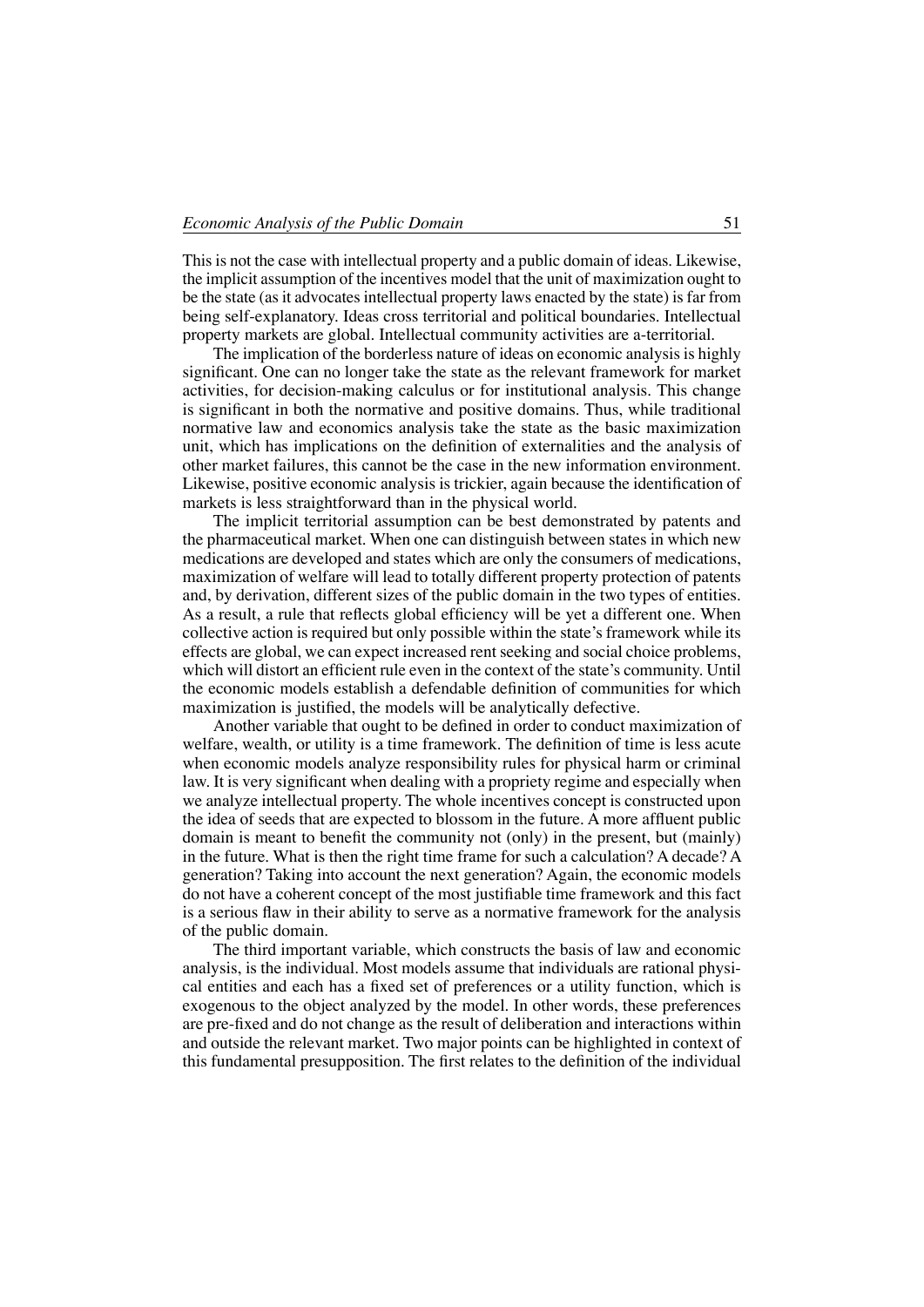in the new information environment; the second is connected to the debate between liberal and republican theories of the state.

The new information environment transforms not only the notion of collective communities, but also that of the individual, who is the basic unit for liberal philosophy of the state and for economic analysis. In the non-virtual world the basic unit of reference – the individual – is one person with a single identity, passport or drivers' license number, a specific address and distinct physical features. In the new information environment, the atomistic unit of analysis is a username with a password and an electronic address. There is no strict correlation between the Cyberian individual and non-virtual individual, as the same physical individual can appear on the Internet as several entities, each with different identification features and a different character, belonging to different communities. While conventional economic thinking, perceives individual preferences in the non-virtual world as exogenous to the political process and to the economic markets, the new information environment requires us to internalize even the analysis of individual preferences.

Conventional economic analysis assumes that our basic identity, which can be framed in terms of various sets of preferences, is the result of distinguished historical, cultural, linguistic, and even climatically different backgrounds.<sup>43</sup> Those background factors are pre-given and predate any formation of markets and collective action organizations, such as states or other national units. The definitions of state boundaries, however, are very much influenced by these ancient groupings of preferences. Even if preferences change as the result of market interactions, such as successful marketing and advertising, they are initially founded upon these ancient differences, some of which are presumably almost permanent.

Intellectual property, especially in the new information environment can be viewed as threatening this perception, because it blurs historical, cultural, national, and even climatic boundaries. The decline of some of the more physical attributes of online users is accompanied by the pervasive effect of information technologies on processes such as individuation and will-formation. The online information environment constitutes the human condition of our time. The comprehensive character of the online environment makes individuals more vulnerable to external effects that shape their preferences. The emergence of media, communications, and software multinational conglomerates and the rise of new monopolies not only affect economic competition in the market for ordinary goods, but also affect individual autonomy. As phrased by Barber,<sup>44</sup> the new monopolies are particularly insidious because while monopolies of the nineteenth century were in durable goods and natural resources, and exercised control over the goods of the body, new information-age monopolies of the twenty-first century are over news, entertainment, and knowledge, and exercise control over the goods of the mind and spirit. Power exercised by private economic agents is relevant for the formation of preferences. Powerful market players that

<sup>43.</sup> Montesquieu, *The Spirit of Laws*, Berkeley, University of California Press, 1977 [1748].<br>44. B. Barber 'Globalizing Democracy', 11.(20) *The American Prospect* (2000), online:

<sup>44.</sup> B. Barber 'Globalizing Democracy', 11 (20) *The American Prospect* (2000), online: <www. prospect.org/print/V11/20/barber-b.html>.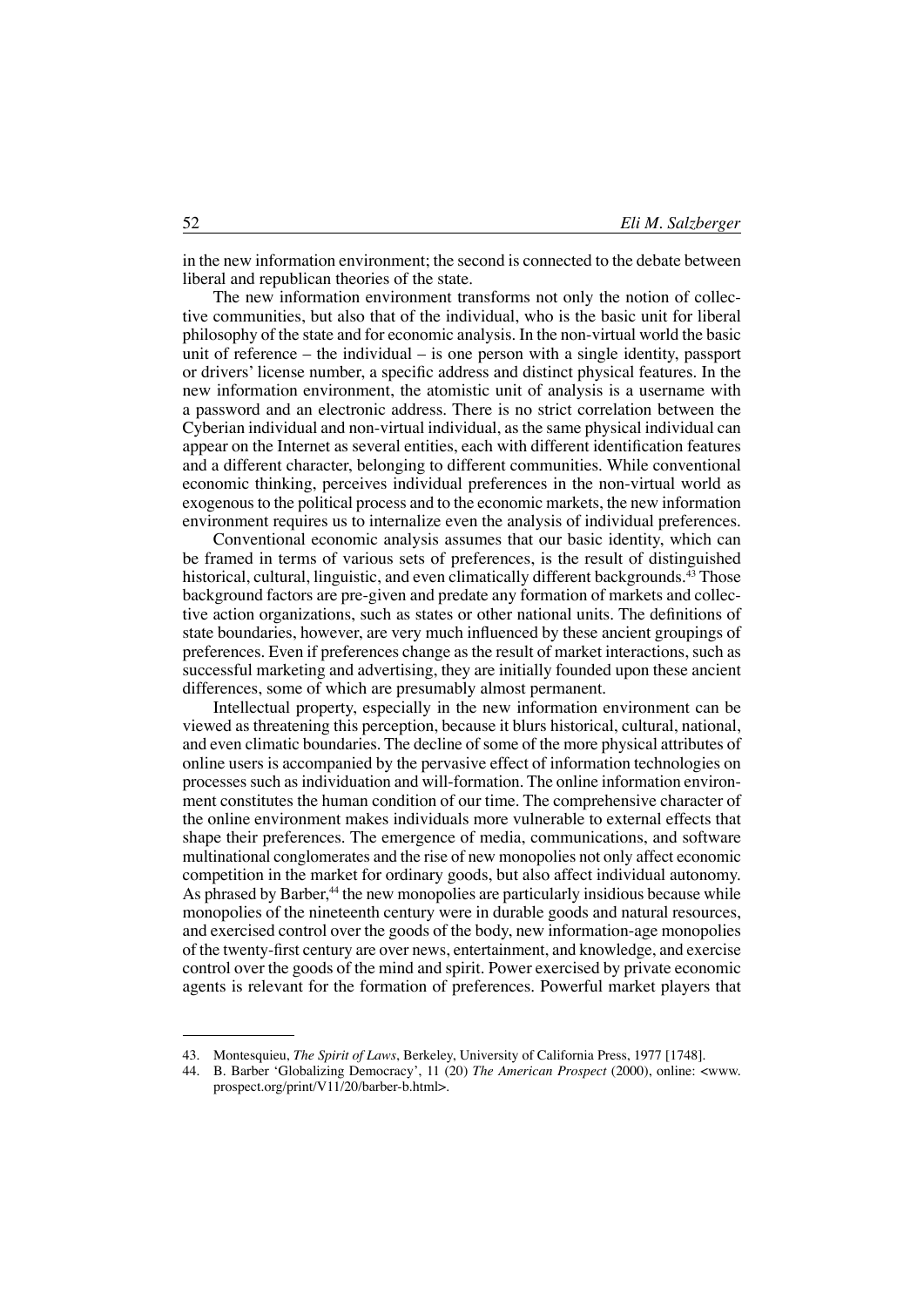control the means of producing informational goods are better positioned to express their own agendas and thereby marginalize diversity.<sup>45</sup>

When power accumulated in the market is used in the public sphere, it tends to distort equal participation and reduce fair access to participation means. Informational goods, such as news and data, but also photo images, music, novels, comics, or computer programs reflect an ideology, and may shape ones identity and preferences.<sup>46</sup> Informational products affect their own demand. Consequently, centralized power in such a marketplace could be very powerful in shaping preferences and agendas and reducing plurality, as well as social and political diversity. Individuals in the online environment are therefore cut off from their historical, cultural, and geographical context, on the one hand, and widely exposed to a relatively homogenous information environment, which affects their preferences, on the other hand. Indeed, a globalized market for goods could benefit from a relatively homogenized body of consumers, consuming goods under fairly standard interoperable settings. We are in an interim stage of Cyber-revolution. In the future, the Internet may cause the disappearance of diversity, which in the non-virtual world fosters the definition of the unique self, leaving us with a brave new homogenous human being.

If this description is true it also blurs the distinction between intellectual property and the public domain. The romantic view of the public domain portrays the individuals there as freer and more independent. But the effect of relaxing the rigid assumption regarding pre-fixed individuals interacting with each other applies not only to intellectual property markets, but also to the public domain. If our identities are shaped by the global information we consume and the global interactions with others, the public domain can be seen as captured by the same forces which capture our markets, affecting, in this manner, our freedom.

The second point concerning the perception of the individual in the traditional law and economics modeling is somehow related, but focuses on the normative vantage point. Liberal thinking, on which most law and economics models are based, views markets and collective decision-making institutions and processes as aiming to aggregate pre-fixed individual preferences. Republican thinking emphasizes the need of the desirable political community to have not only technical mechanisms of preferences aggregation, but also a more substantive content to the public sphere, which enables real deliberation and participation by all individuals. The republican view rejects the notion that the democratic scene is a competitive marketplace of ideas that must be kept free so it can best reflect the aggregated choice of citizens. Political institutions, according to the republican view, shape public discourse, and thereby affect preferences.

Preferences are considered a by-product of a political process that takes place in the public sphere and are shaped by deliberation or sometimes by the inability to deliberate. The way public discourse is structured affects the way individuals

<sup>45.</sup> Barber, *supra* note 44; and Netanel N. 'Cyberspace Self-Governance: A Skeptical View from Liberal Democratic Theory', 88(2) *California Law Review*, 395-498, 2000.

<sup>46.</sup> B. Barber, 'Jihad Vs. McWorld, How Globalism and Tribalism Are Reshaping the World'. New-York, 1995.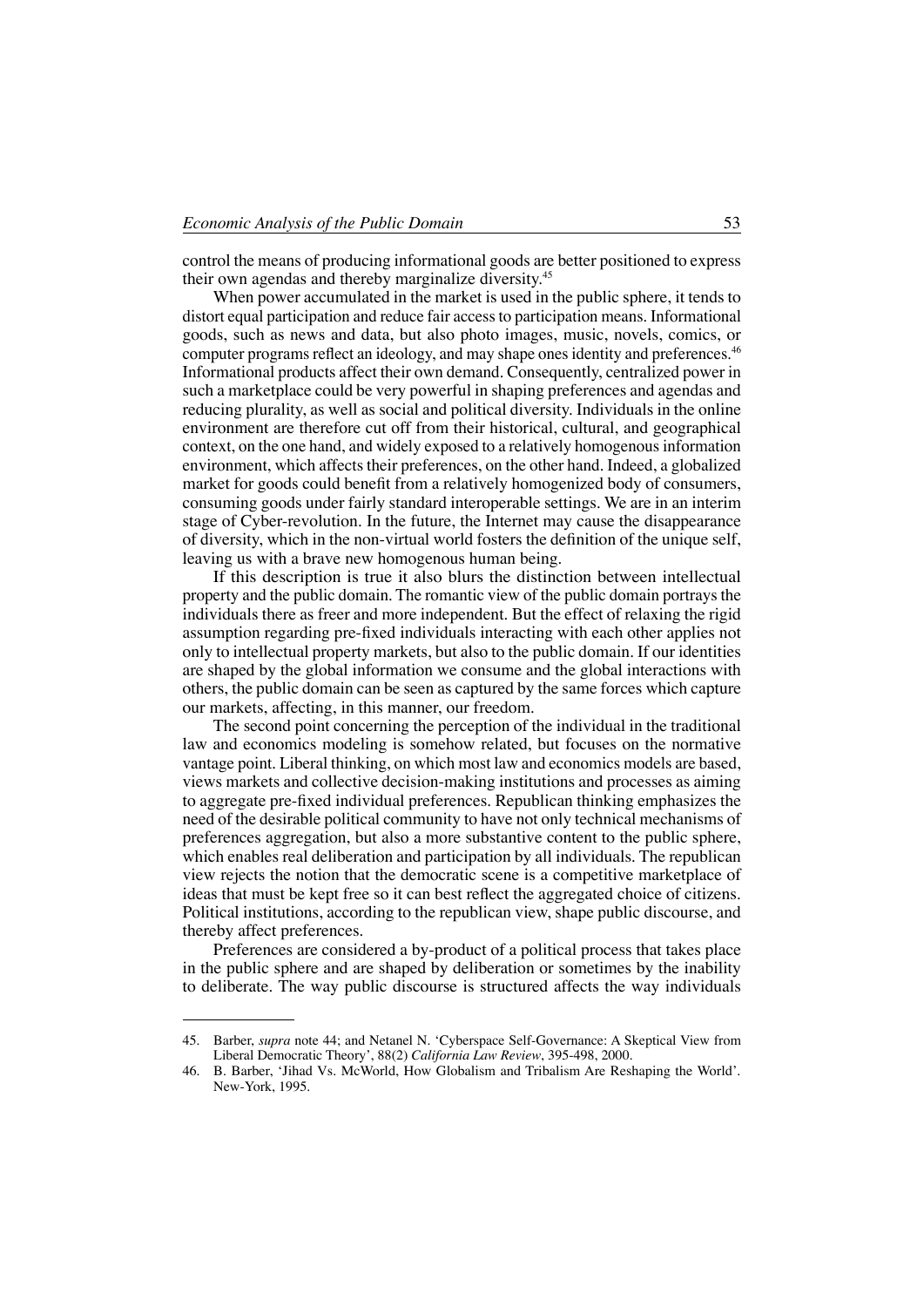develop their ideas, shape their positions, identify their interests, and set their priorities. Preferences do not exist prior to the deliberating process, but are rather the output of political processes. Institutions and processes which are based on individual participation and responsibilities, it is argued, are likely to shift selfcentered individual preferences into more public-regarding preferences. This latter republican idea is reflected by Rousseaus' distinction between the general will and the sum of individual wills or preferences (although it is doubtful whether Rousseau would agree to this interpretation of his political theory).

From the republican perspective, the way information markets are structured is of great importance for shaping preferences, since preferences are not prior and exogenous to the political process, but rather an output of that process. Processes in the public sphere should be given a broad understanding to include all discursive will formation processes that take place in our cultural life.<sup>47</sup> The new information environment facilitates more opportunities for individuals to undertake an active part in the public sphere. While public discourse in the pre-Internet age was facilitated exclusively by the mass media, online exchange allows more individuals to directly communicate with each other. The low cost of communication provides individuals with more affordable access to news, large databases, and cultural artifacts. Digital networks further affect the quality of participation in the public sphere, enabling interactivity and facilitating more active involvement.

Participation is no longer limited to passively consuming television shows and editorials of major newspapers. There are increasing opportunities to speak out and actively take part in online debates, by using talkbacks, posting ones own positions and analyses in online forums, and challenging the views of others. The low cost of producing and distributing informational goods and the interactive nature of digital representation, allow individuals to participate in creating their own cultural artifacts, publish on their own Web pages, adopt fictional characters to reflect their own meaning of political agenda, participate in collaborative writing of online stories or report news to a newsgroup. Online discourse, therefore, opens up opportunities of transforming the structure of the public discourse from the mass media scheme of one-to-many, to a more decentralized, and more democratic many-to-many structure.

This republican vision, together with the new information environment has also the same blurring effects between intellectual property and the public domain. However, replacing the conventional law and economic assumption of fixed preferences with the assumption that preferences are endogenous to the economic and political markets, means that any intellectual property-public domain equilibrium under the traditional assumption has to shift towards a greater public domain under the republican law and economic analysis. Such a shift is Pareto superior as preferences are expected to change towards more altruist, more cooperative nature, which means that utility or wealth frontiers can be extended.

<sup>47.</sup> N. Elkin-Koren, 'Public/Private and Copyright Reform in Cyberspace'. 2(2) *Journal of Computer Mediated Communication* (1996), available at: <jcmc.indiana.edu/vol2/issue2/>.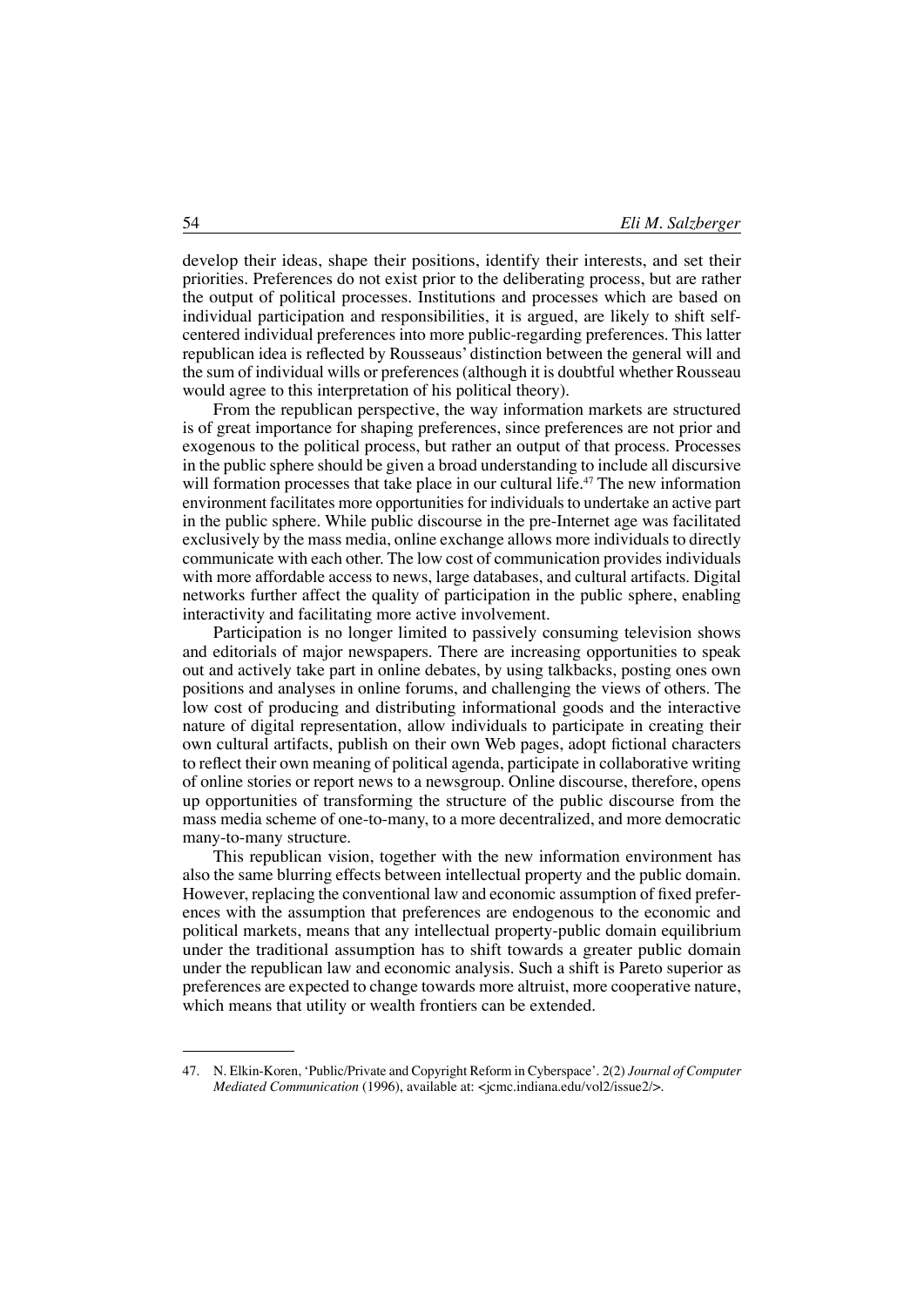To sum up, traditional law and economics models presuppose fixed, varied and exogenous individual utility functions or sets of preferences. Relaxing this presupposition is likely to blur the distinction between intellectual property and the public domain and tilt the equilibrium in favor of a greater optimal public domain.

## 6. Property rights and the public domain **REVISITED**

So far the analysis in this chapter, implicitly assumed that property rights, including intellectual property rights, are the antonym of the public domain and that the distinction between the two is dichotomous – a thing (land, tangible, music, book, idea) can be either propertized or in the public domain. In this section, I will try to show that this is not necessarily the case, and in particular that (1) propertization does not necessarily lead to the shrinkage of the public domain, and (2) that a dichotomous line connects property right and the public domain, rather than create a dichotomy.

Let me begin with some formalistic categorization, which may assist us in the analytic definition of the public domain. The antonym of private property includes all the things that are not privately owned. These can be divided into things that cannot be owned, things that are owned by the government, the state or some other ruling entity, things that are owned in common (*jus publicum*) and things that are owned simultaneously by everyone, or open access regimes (*res nullius*). The difference between the two last categories is that under common ownership any decision regarding the thing has to be reached by the collective through some kind of decision-making process, while with *res nullius* everyone can make use of the thing or reach a decision regarding the thing as they like. Many scholars objecting to the commodification trend and advocating the perseverance of a rich and extensive public domain implicitly assume that the commodification process transfers things from common ownership or from *res nullius* to private ownership. However, the main features of the commodification trend is not the shift from common property or from *res nullius* into private property, but a shift from things that in the past could not be owned to objects of property. In this sense, there is no direct link between commodification and the shrinkage of the public domain.

Moreover, under this broad definition of the objects of property, the public domain can, in fact, expand with the creation or usage of private property. Consider, for example, the most typical example of privately owned property – land. Let us assume that the government changes the designation of particular common land into private property, this piece of land is subsequently purchased by an individual on which she builds an architectural masterpiece. This new building is privately owned in the sense that no one can enter the building, use it, sell it, or eliminate it save its private owner or under her permission. But the pleasure of viewing the building for the rest of the community, the inspiration it creates, its contribution to future architectural plans can be regarded as an enlargement of the public domain. So does the enhanced economic value of properties in the neighboring vicinity. The new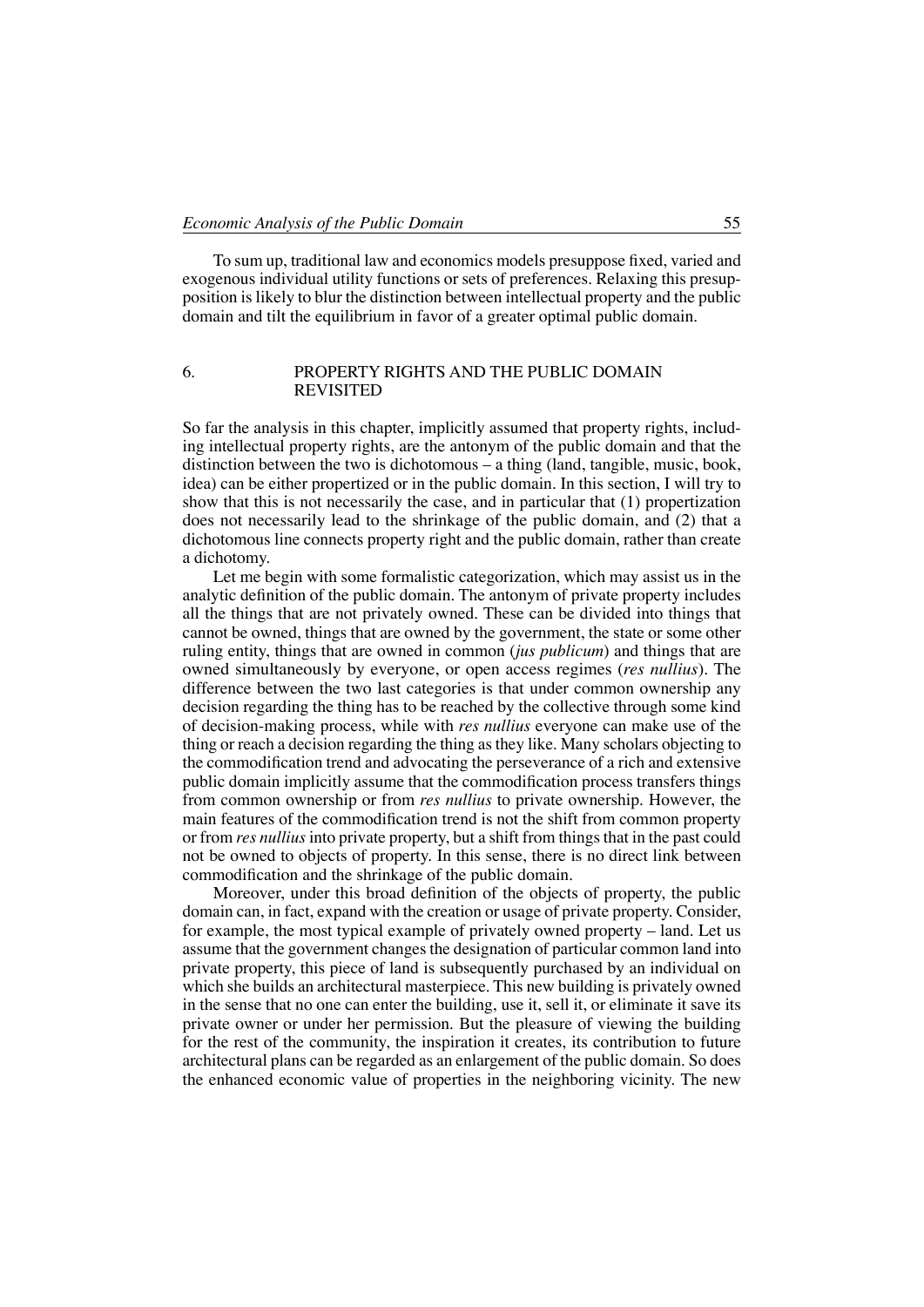architecture masterpiece can be the source of new ideas in architecture, the source of inspiration for poets and writers and in general a source of utility enhancement for members of the community and even the cause for an increase in the monetary values of the private properties of the neighbors.All these benefits cannot be claimed by the private owner of the new building, thus they are things which belong to the public domain. It is very possible that had this piece of land been kept in common ownership or declared *res nullius*, everyone would have made any physical use of it, but the total welfare or utility of the community would have been lower.

To put this idea differently, from a law and economics perspective (defined broadly on the basis of utility maximization or narrowly on the basis of wealth maximization), property rights are a mechanism to increase the total utility/wealth of the population and in this path we can resort to Demsetz and his externalities analysis of the emergence of property rights or to the incentives model, and portray the public domain as comprising also positive externalities from private property. The public domain, therefore, should not be regarded as the antonym of private property.

A second argument I would like to put forward is that between private property and the public domain, there is a dichotomous line rather than a dichotomy. The favorable reception of the first argument regarding the relations between private property and the public domain implies in itself that the second argument also holds, but I would like to add another angle to what was argued above. Property right, or ownership, is an established legal concept, but, in fact, this right is an abstract concept, which includes a bundle of particular rights related to its object. The five main components of private ownership are access, withdrawal, management, exclusion and alienation.48 There is no obvious reason to consider automatically the whole bundle of rights in the context of the battle between property and public domain.

Indeed, the American courts'rulings regarding common resources, such as oil, gas, and public waters, developed a more complex allocation of rights. For example, courts ruled that, while individuals have the right to drill on their private property and that the retrieved oil is owned by them (although its source is a common pool below all the private properties around), they are not allowed to alienate the oil and will be liable for damages for doing so.<sup>49</sup> This ruling, in fact, creates a right that includes exclusive access and withdrawal, common management and no right to alienation. This is an exception to the general perception of full private property as a thick and integral concept.

It is possible that transaction costs were the main reason in the past not to break up the concept of property into its different components, or rather to group those rights under a common legal title in the first place. In the new information

<sup>48.</sup> E. Ostrom,'Private and Common Property Rights', II *Encyclopedia of Law and Economics*, 2000, online: <encyclo.findlaw.com/2000book.pdf>.

<sup>49.</sup> R. Epstein, *Takings – Private Property and the Power of Eminent Domain*, Cambridge, Mass., Harvard University Press, 1985, p. 221.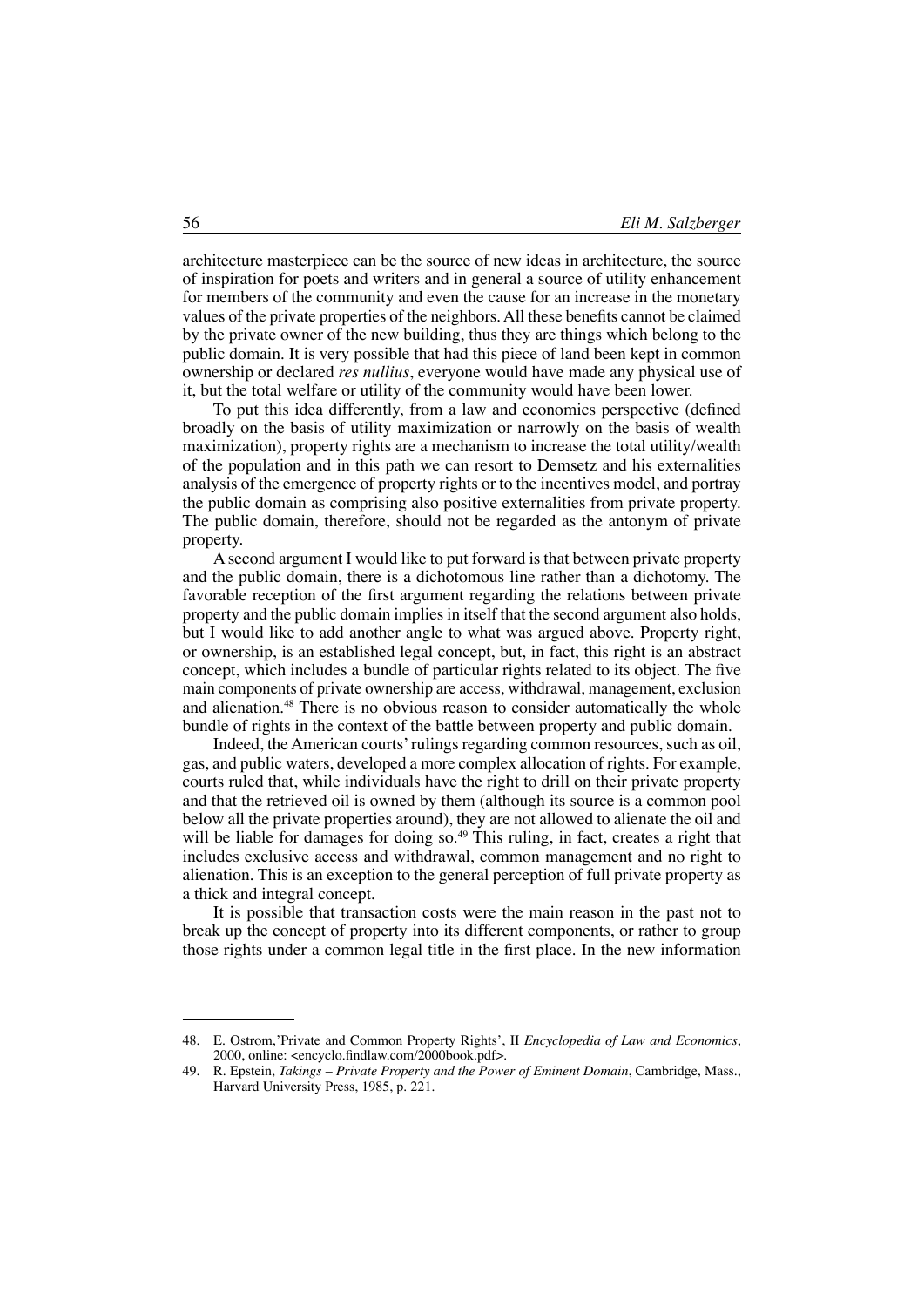environment transaction costs are significantly lower.<sup>50</sup> More sophisticated and fine tuned enforcement measures are available thanks to innovative technologies. It might be an interesting exercise, which is beyond the scope of this chapter, to examine the justification of each of the component separately and its optimal degree of propertization. For example, the optimal duration of each of these rights might be different. While restrictions on access are the most heavy-handed measure vis-à-vis the implications on the flow of ideas and the sources for new creations, management, exclusion, and alienation are less harmful. On the other hand, from the point of view of the individual incentives to create, allowing greater access (for example by a wide definition of fair use) might pose a minor disincentive to create in comparison to allowing management or alienation.

The breakage of the full property right into different components is not only a normative analysis of the boundaries between intellectual property and the public domain; it can be analyzed in the positive level. Projects, such as Creative Commons, in fact, break the full private property right into sub-components, using contractual tools. Again, the decrease of transaction costs in the new information environment enables these developments. In law and economics' eyes, these developments point to inefficiency of the current legal arrangements, but the good news is that reduced transaction costs brings us closer to Coasian efficiency, in the shadow of the legal rules.

## 7. CONCLUSION

In this chapter I tried to show why the economic analysis of law is a useful framework to analyze the public domain in the context of the contemporary debate between its supporters and those who believe in greater commodification. On a positive level of analysis, law and economics can explain why we are witnessing changes in intellectual property rights with increased technological change, as is the case with the information revolution of the last decade. In this respect, Demsetz' tragedy of the commons framework can be a helpful model. However, public choice analysis can shed additional light on the contemporary changes and it predicts that the legislative and judicial decision-making will lead to non-optimal arrangements in favor of intellectual property rights and against the public domain. Positive law and economic analysis can also explain the various private contractual enterprises (such as Creative Commons), trying to bypass the legislative and judicial arrangements, especially in the light of public choice predictions that the official arrangements will be inefficient.

On a normative level, we focused on the incentives paradigm. We saw why according to the traditional analysis law and economics scholars should not be in favor of unlimited commodification and why the public domain has an important

<sup>50.</sup> N. Elkin-Koren and E. Salzberger, 'Law and Economics in Cyberspace', 19 *International Review of Law and Economics* 553-581 (1999).